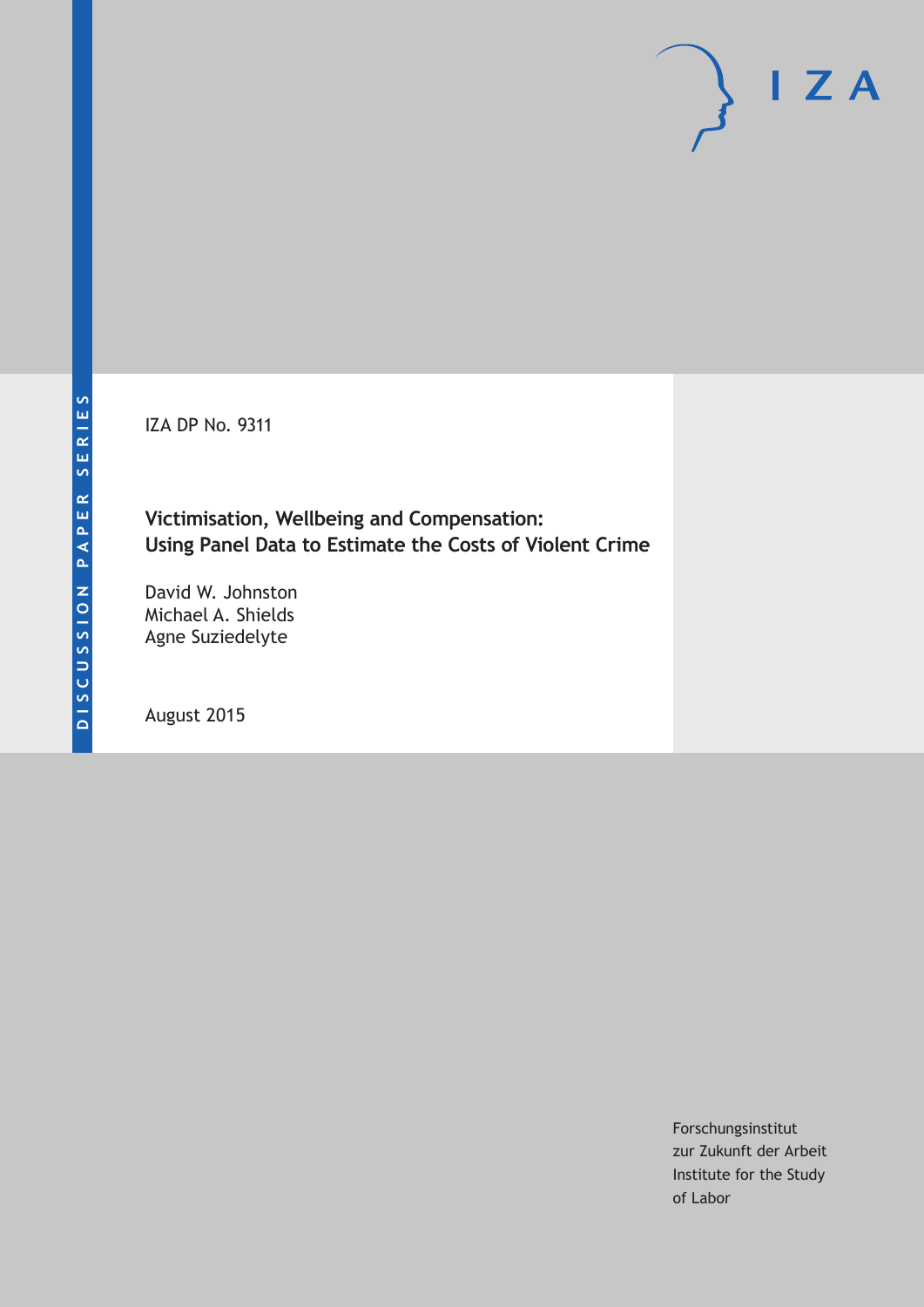# **Victimisation, Wellbeing and Compensation: Using Panel Data to Estimate the Costs of Violent Crime**

## **David W. Johnston**

*CHE, Monash University* 

## **Michael A. Shields**

*CHE, Monash University and IZA* 

### **Agne Suziedelyte**

*CHE, Monash University*

Discussion Paper No. 9311 August 2015

IZA

P.O. Box 7240 53072 Bonn **Germany** 

Phone: +49-228-3894-0 Fax: +49-228-3894-180 E-mail: iza@iza.org

Any opinions expressed here are those of the author(s) and not those of IZA. Research published in this series may include views on policy, but the institute itself takes no institutional policy positions. The IZA research network is committed to the IZA Guiding Principles of Research Integrity.

The Institute for the Study of Labor (IZA) in Bonn is a local and virtual international research center and a place of communication between science, politics and business. IZA is an independent nonprofit organization supported by Deutsche Post Foundation. The center is associated with the University of Bonn and offers a stimulating research environment through its international network, workshops and conferences, data service, project support, research visits and doctoral program. IZA engages in (i) original and internationally competitive research in all fields of labor economics, (ii) development of policy concepts, and (iii) dissemination of research results and concepts to the interested public.

IZA Discussion Papers often represent preliminary work and are circulated to encourage discussion. Citation of such a paper should account for its provisional character. A revised version may be available directly from the author.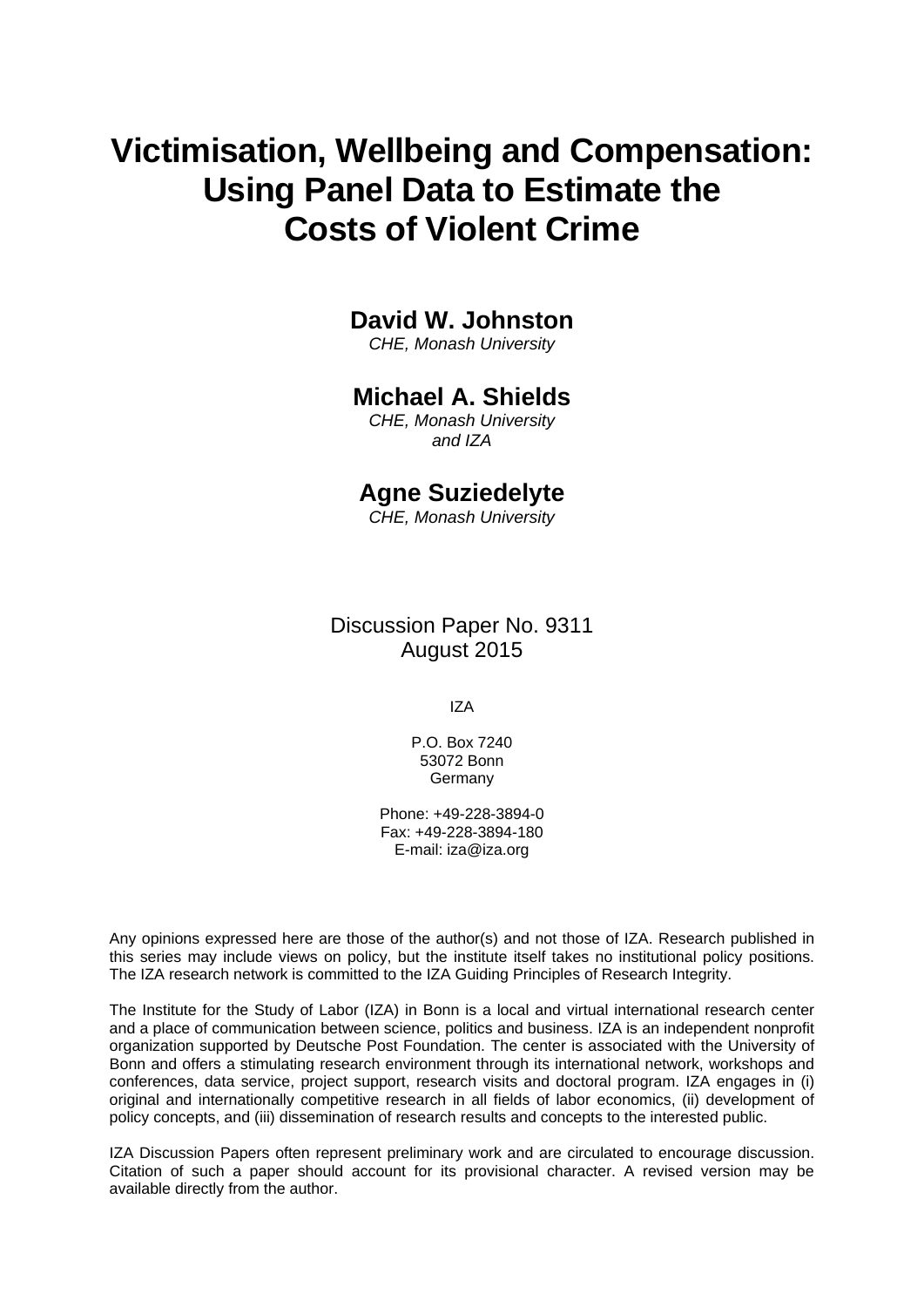IZA Discussion Paper No. 9311 August 2015

## **ABSTRACT**

## **Victimisation, Wellbeing and Compensation: Using Panel Data to Estimate the Costs of Violent Crime\***

The costs of violent crime victimisation are often left to a judge, tribunal or jury to determine; leading to the potential for considerable subjectivity and variation. Using unique panel data, this paper provides compensation estimates that can help reduce the subjectivity of awards by giving a benchmark for the compensation required to offset direct and intangible costs. First, individual-area fixed-effects models allowing for adaptation to crime are estimated to assess the effects of violent crime victimisation on diverse measures of wellbeing. These results are then subsequently used to calculate the monetary compensation required to offset the wellbeing losses. Estimates allowing for the endogeneity of income suggest that A\$88,000 is required to compensate the average crime victim. We find some evidence that compensation estimates are larger if the wellbeing losses of female family members are considered, and are larger for females if the perpetrator of the crime is a stranger rather than a partner, friend or relative.

JEL Classification: I31, K30

Keywords: violent crime, victimisation, wellbeing, compensation, panel data

Corresponding author:

 $\overline{a}$ 

Agne Suziedelyte Centre for Health Economics Monash University Building 75 Clayton VIC 3800 Australia E-mail: Agne.Suziedelyte@monash.edu

<sup>\*</sup> This research is funded by an ARC Discovery Project Grant DP130100603. This paper uses unit record data from the Household, Income and Labour Dynamics in Australia (HILDA) Survey. The HILDA Project was initiated and is funded by the Australian Government Department of Social Services (DSS) and is managed by the Melbourne Institute of Applied Economic and Social Research (Melbourne Institute). This paper uses unit record data from Journeys Home: Longitudinal Study of Factors Affecting Housing stability (Journeys Home). The study was initiated and is funded by the Australian Government Department of Social Services (DSS). The Department of Employment has provided information for use in Journeys Home and it is managed by the Melbourne Institute of Applied Economic and Social Research (Melbourne Institute). The findings and views reported in this paper, however, are those of the authors and should not be attributed to either DSS or the Melbourne Institute.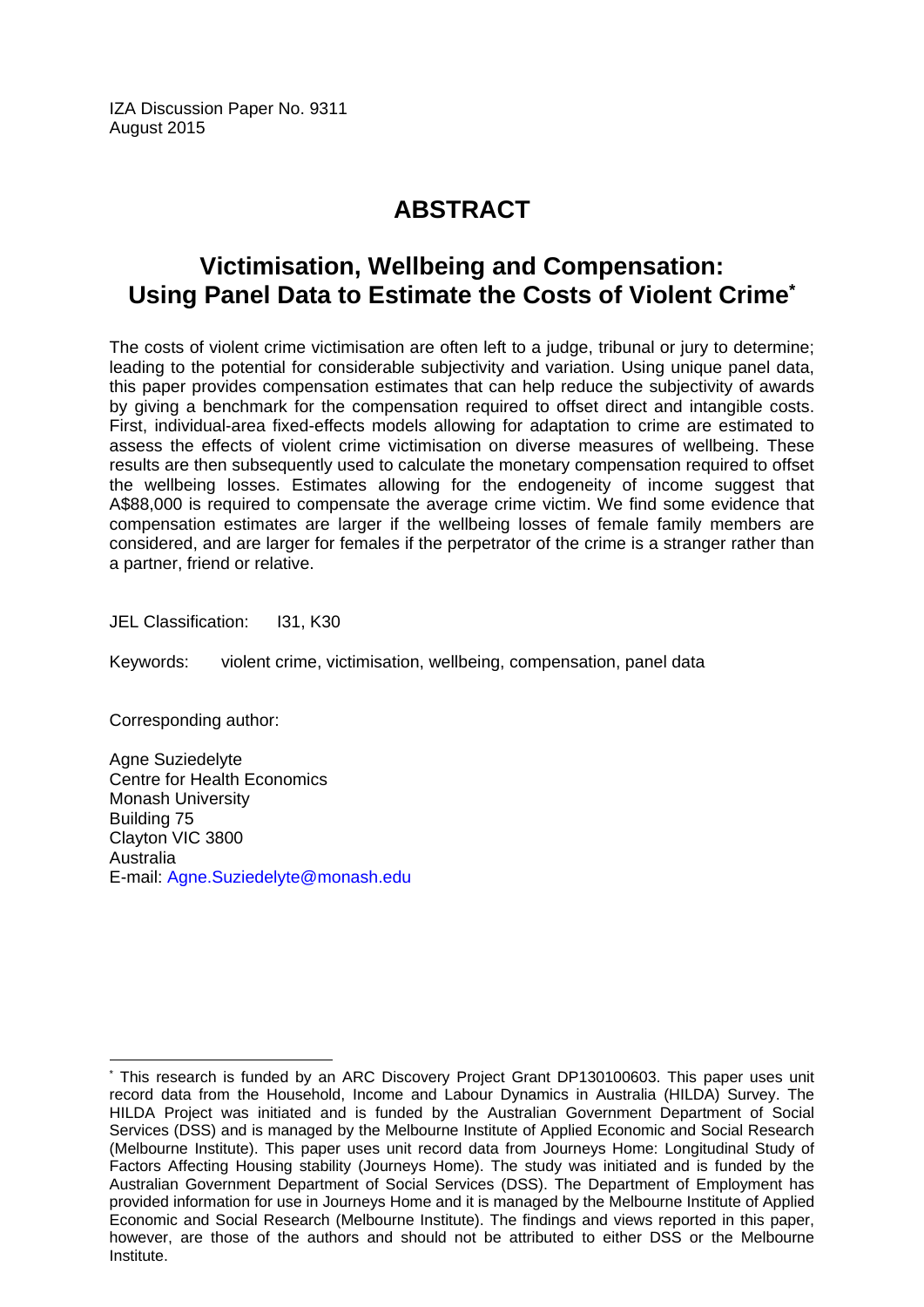#### **1. Introduction**

Even in the most developed countries, many individuals will be exposed to a violent or lifethreatening situation during their lifetime (Ozer et al., 2003; Bonanno, 2004). In the US a violent crime occurred every 26 seconds in 2012, with an estimated 1.214 million violent crimes nationally, or about 387 for every 100,000 residents (Federal Bureau of Investigation, 2013). Out of an estimated total cost of crime of \$310 billion, more than \$250 billion is attributed to violent crime (Chalfin, 2014). In Australia, the focus of this study, there were 969 victims of physical assault, 86 victims of sexual assault, 60 victims of robbery, and 2 victims of homicide per 100,000 persons in 2012 recorded by police (Australian Bureau of Statistics,  $2013a,b$ .<sup>1</sup>

The total cost of violent crime for victims includes direct costs, such as lost wages, medical care costs and property damage, and intangible and potentially long-term costs associated with pain, psychological distress, and a decrease in quality of life (Cohen, 1998; Cohen and Bowles, 2010; Dolan et al., 2005). For some, experiencing violent crime results in long-term psychopathology, including anxiety, depression and post-traumatic stress disorder (Breslau et al., 1998, 2008). But violent crime also leads to more subtle behavioural changes that affect one's quality of life and daily functioning (Dolan et al., 2005), and can indirectly affect the wellbeing of other family members, including spouses and children (Mervin and Frijters, 2014).

This paper aims to calculate the amount of monetary compensation needed by victims to offset their loss of wellbeing. It is clear that this research question is important from both legal and public economics perspectives. Ubel and Loewenstein (2008) highlight that valuing damages relating to pain and suffering is critical for legal practice, and Boyce and Wood (2010) note that "monetary compensation seems to be unquestionably taken in law courts as the only way of helping an individual overcome psychological distress after a traumatic event." Gaining reliable estimates of compensation is also important for the economic evaluation of social programs aimed at reducing crime, for example substance abuse treatment and community policing (McCollister et al., 2010).

 <sup>1</sup> These official figures mask the full extent of violent crime in society. Between 2006 and 2010 in the US, 52 percent of all violent victimisations were not reported to police according to the National Crime Victimization Survey. Similarly, Australian survey data suggests that around 50 percent of physical assaults, 39 percent of robberies and 63 percent of sexual assaults go unreported (Australian Bureau of Statistics, 2012).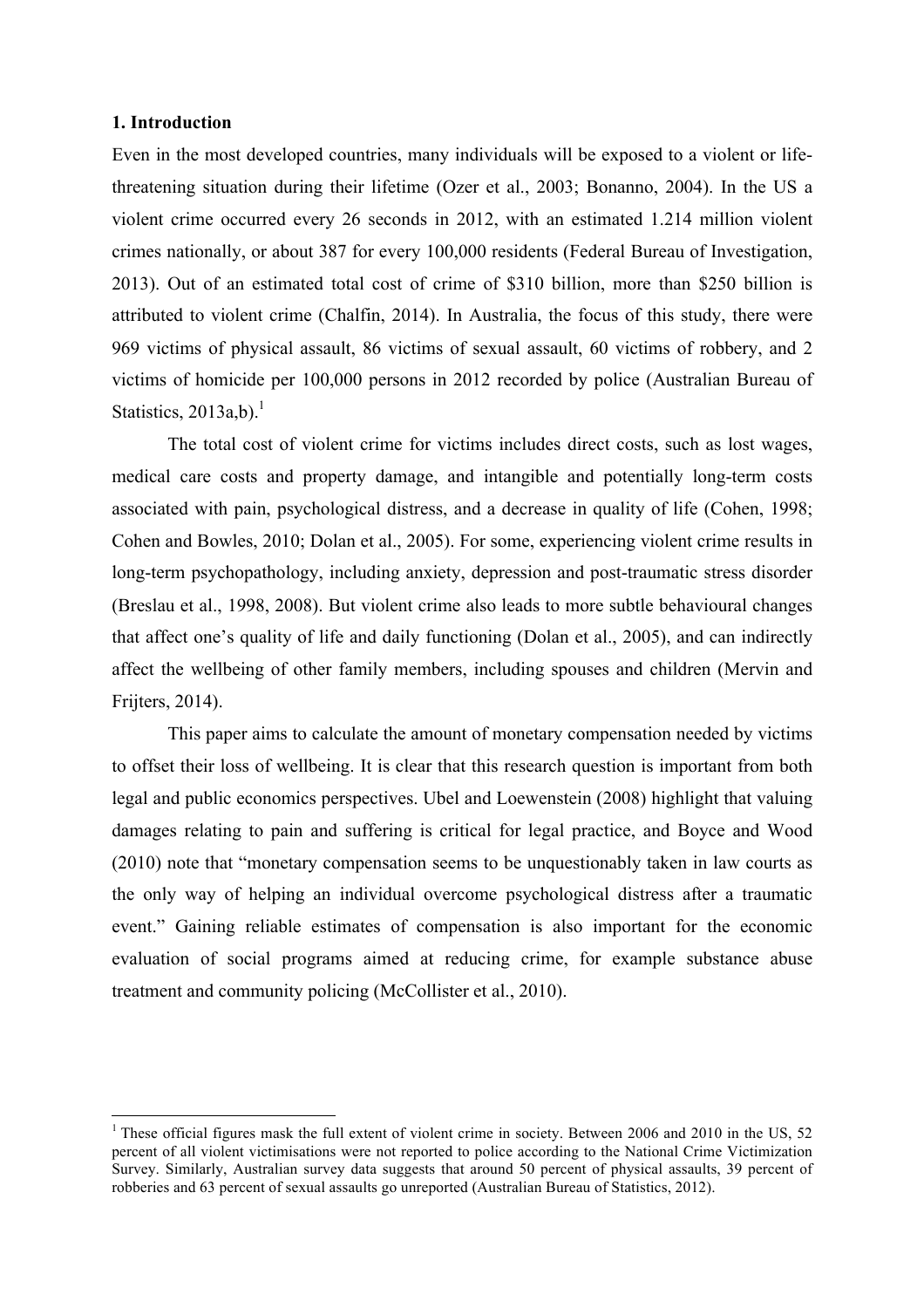In the US, juries are challenged to award an amount that would make the victim "whole" in their eyes (Cohen, 2005; Oswald and Powdthavee,  $2008b$ ).<sup>2</sup> As part of this calculation, juries are asked to consider psychological distress, which can include feelings of "fright, nervousness, grief, anxiety, worry, mortification, shock, humiliation, indignity, embarrassment, apprehension, terror and ordeal", in addition to physical injury (Schwartz and Silverman, 2004). However, as Boyce and Wood (2010) note, "Putting a price tag on 'pain and suffering' seems an impossible task, but judges in law courts are regularly expected to make such decisions." Similarly, Ubel and Loewenstein (2008) argue that juries are not well equipped to determine the emotional impact of specific injuries; they suggest removing subjectivity from the task. They contend that jurists are likely to mispredict the hedonic consequences of injuries by overestimating the impacts of physical health conditions. Juries are also prone to affective forecasting errors, anchoring effects, and random sources of variability in their decisions. Geistfeld (1995) finds that only 40 percent of the awards made to victims can be accounted for by the severity of injuries, with the rest potentially attributable to "ostensibly unjustifiable" factors such as race and the victims' attractiveness.

Regardless of how compensation is determined, whether by judges, jury members or tribunals, having guidelines is valuable.<sup>3</sup> Consequently, providing reliable estimates of compensation, and thus reducing the subjectivity in awards, is an important task. Over the last two decades a number of studies have attempted this; however the estimates vary considerably, justifying the need for further research. For example, Cohen et al. (2004) use cross-sectional data from the US and a contingent valuation approach to estimate that sexual assault should be valued at US\$237,000; armed robbery at US\$232,000; and serious physical assault at US\$70,000. Dolan et al. (2005) use a QALY approach to evaluate the intangible costs to victims in the UK; they calculate £5,733 for wounding, £16,840 for rape, £4,790 for sexual assault and £845 for robbery. Two recent papers, focusing only on the mental health effects of victimisation using panel data techniques, find that the required compensation for victims of violent crime is around US\$1,000 using a QALY type approach (Cornaglia et al.,

<sup>&</sup>lt;sup>2</sup> The US also has publicly funded compensation programs (Cohen, 2005; Criminal Injuries Compensation Authority) with maximum payments to victims varying from US\$10,000 to US\$25,000 across states; the average payment is approximately US\$2,000. Victims are eligible to claim compensation for medical and counselling expenses and lost wages, but cannot be compensated for their intangible losses.

 $3$  In Australia, publicly funded tribunal systems are the main vehicle for victims to claim compensation, with the specific procedures and maximum limits varying by state. In Victoria, one of the largest states of Australia, for example, compensation is determined by the Victims of Crime Assistance Tribunal. Primary victims can claim up to A\$60,000 to cover up to two years of lost earnings and "reasonable expenses" related to counselling, medical bills, damage to property and personal safety (Victorian Victims of Crime Assistance Tribunal, 2015). Additionally, victims may receive up to A\$10,000 for any pain and suffering linked directly to the crime. In 2012/13, there were 4,751 awards of compensation with the average amount of compensation being A\$7,763.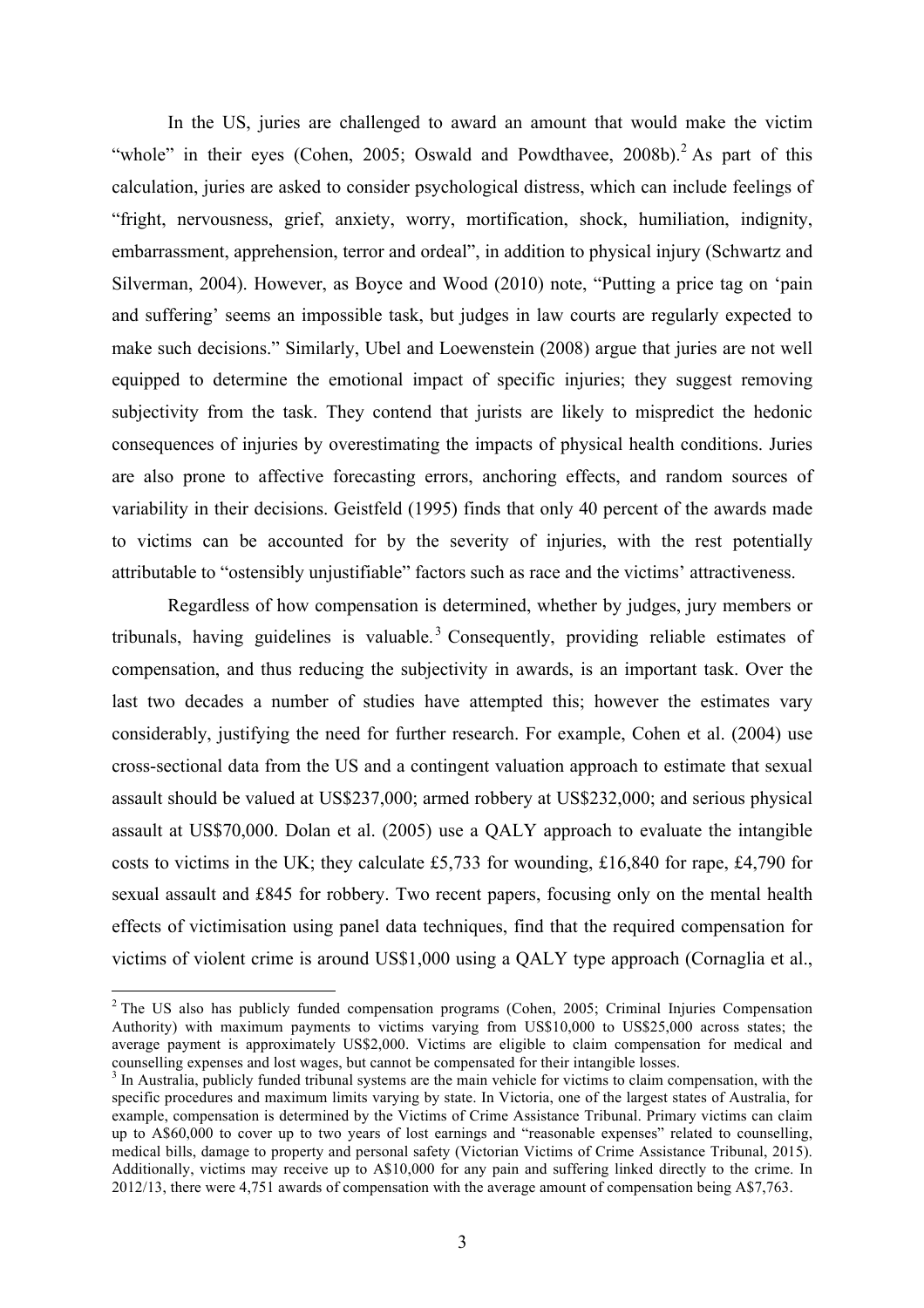2014) and around A\$463,000 using a compensating variation approach (Mervin and Frijters, 2014).

To estimate the impact of violent crime victimisation on wellbeing and to calculate the amount of required compensation, we use data from two Australian longitudinal surveys that ask respondents annually about their recent experience of violent crime; thus, we observe victims both before and after the event. Our main data source is the Household, Income and Labour Dynamics in Australia Survey (HILDA), which is nationally representative and has the advantages that it follows individuals for over a decade (2001-2012) and allows for the modelling of intra-household wellbeing effects. In contrast, our secondary data source – Journeys Home (JH) – samples adults who are highly vulnerable to violent crime and provides valuable information regarding the perpetrator. We are unaware of any other major longitudinal surveys that repeatedly ask respondents about their experience of violent crime and simultaneously collect a wide-range of wellbeing measures.

These detailed longitudinal data allow us to apply modelling techniques that: (1) control for selection into violent crime; (2) demonstrate that violent crime is not predictable after controlling for selection; (3) control for a multitude of other time-varying life events; (4) incorporate information on windfall income to aid in computing compensatory damages; and (5) consider the extent and speed to which victims' wellbeing adapts over time. The data therefore meet all the necessary criteria for estimating compensatory damages as set out by Oswald and Powdthavee (2008a). They also allow us to address concerns in the literature about poor estimation of the effect of income on wellbeing (the denominator in the income equivalence calculation) and the importance of adaptation to income and to victimisation.

To gain confidence in the method we use to calculate the amount of compensation, we work through a number of important steps that provide empirical support for our main modelling assumptions and help identify the underlying mechanisms that link subjective wellbeing to the experience of violent crime. We believe that each of these steps contributes to the existing literature, providing insights that only can be discovered using panel data. In particular, there has been little previous examination of the issue of whether violent crime can be treated as exogenous in empirical models. Moreover, much of the focus in the literature has been on the direct mental health effects of victimisation; and as noted by Dolan et al. (2005) additional information is needed on the extent and speed of adaptation to violent crime.

The paper is therefore laid out as follows: Our two panel data sources and measures of violent crime victimisation and wellbeing are described in Section 2. In Section 3 we identify the characteristics of individuals most at risk of experiencing violent crime and examine if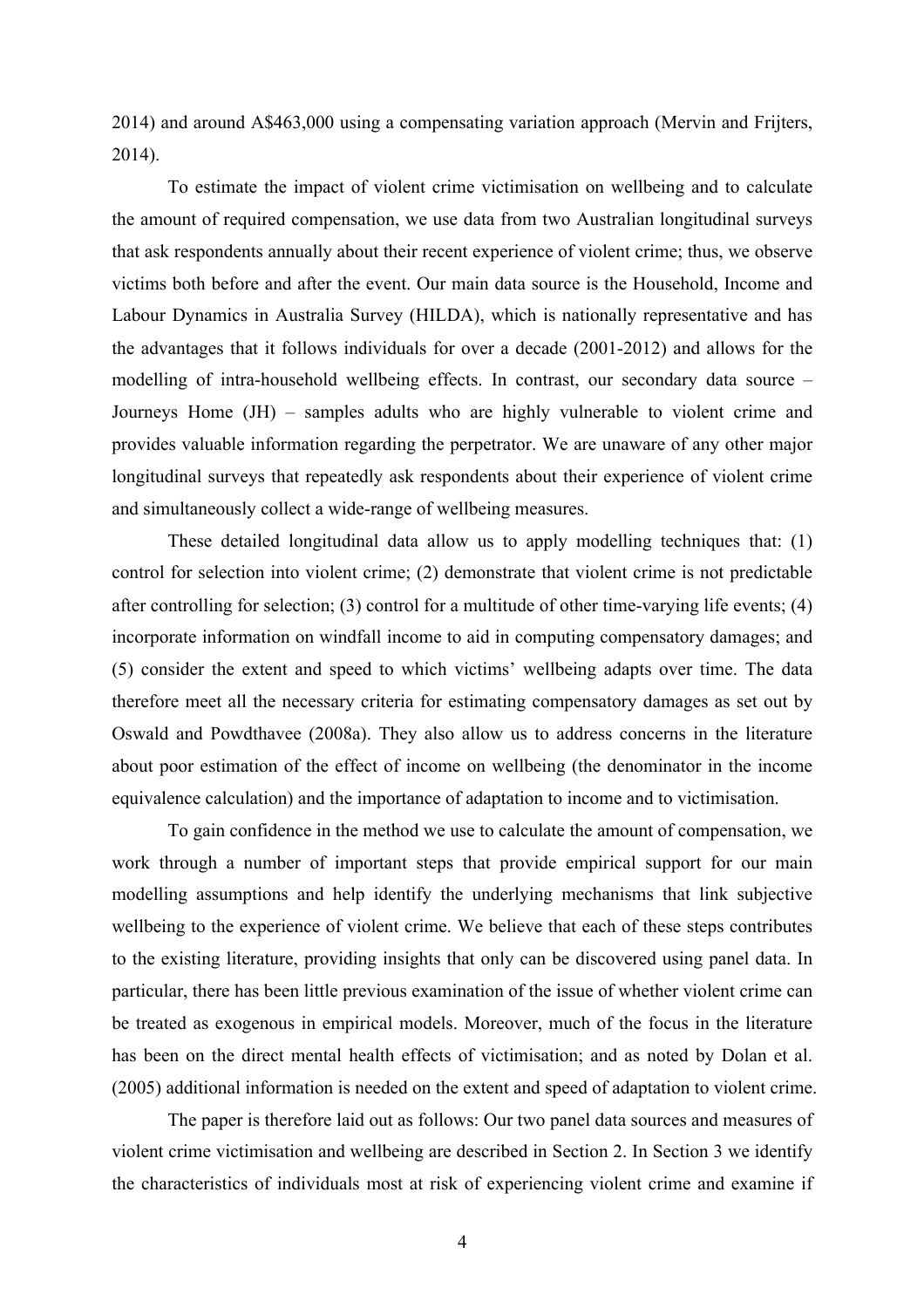violent crime can be treated as exogenous within our individual-area fixed-effects modelling approach. In Section 4 we present estimates of the effect of violent crime on overall life satisfaction and consider a number of specific domains such as safety, neighbourhood and relationship satisfaction that help us to establish the underlying mechanisms involved. We then consider the extent to which individuals adapt to violent crime, and we provide evidence on the indirect effect of victimisation on other family members. In Section 5 we present the results of the analyses of the Journeys Home data, paying particular attention to the perpetrator of the crime. Once we have all this information, our methodology for calculating compensatory damage is described in Section 6, and the results are compared with existing estimates in the literature. Section 7 concludes.

#### **2. Data and Descriptive Statistics**

#### *2.1. HILDA and Journeys Home Surveys*

Our primary dataset is drawn from the Household, Income and Labour Dynamics in Australia (HILDA) survey, an annual panel study of Australian households that began in 2001. It collects information from household members aged 15 and over on a variety of economic and social outcomes, including employment, income, health, wellbeing and major life events. We restrict our analysis to the respondents who have information on both wellbeing and crime victimisation, with the latter collected from 2002 onwards. We also restrict the analysis to adults aged 18-70 in their first HILDA interview; this leaves us with a working sample of 106,546 observations on 18,534 individuals.

Our secondary dataset is derived from the Australian Journeys Home (JH) survey, a unique longitudinal survey of individuals who are either homeless, at risk of homelessness or vulnerable to homelessness. The data is collected biannually and there are now six waves available, covering 2011 to 2014. The initial sample was equally distributed between homeless (35 percent), at risk of homelessness (37 percent) and vulnerable to homelessness  $(28 \text{ percent})$  groups.<sup>4</sup> The homeless and at-risk-of-homelessness individuals were identified by Centerlink, which administers social security payments in Australia. Those vulnerable to homelessness have not been identified as homeless by Centerlink, but they possess similar characteristics to the homeless group (see Wooden et al., 2012, for further details). After

<sup>&</sup>lt;sup>4</sup> In the Journeys Home survey, homelessness is defined generally and incorporates any individuals living in situations that fall below community standards. The survey therefore includes 'homeless' respondents who are: without accommodation, living with friends or family in short-term arrangements, and living in boarding houses and caravan parks.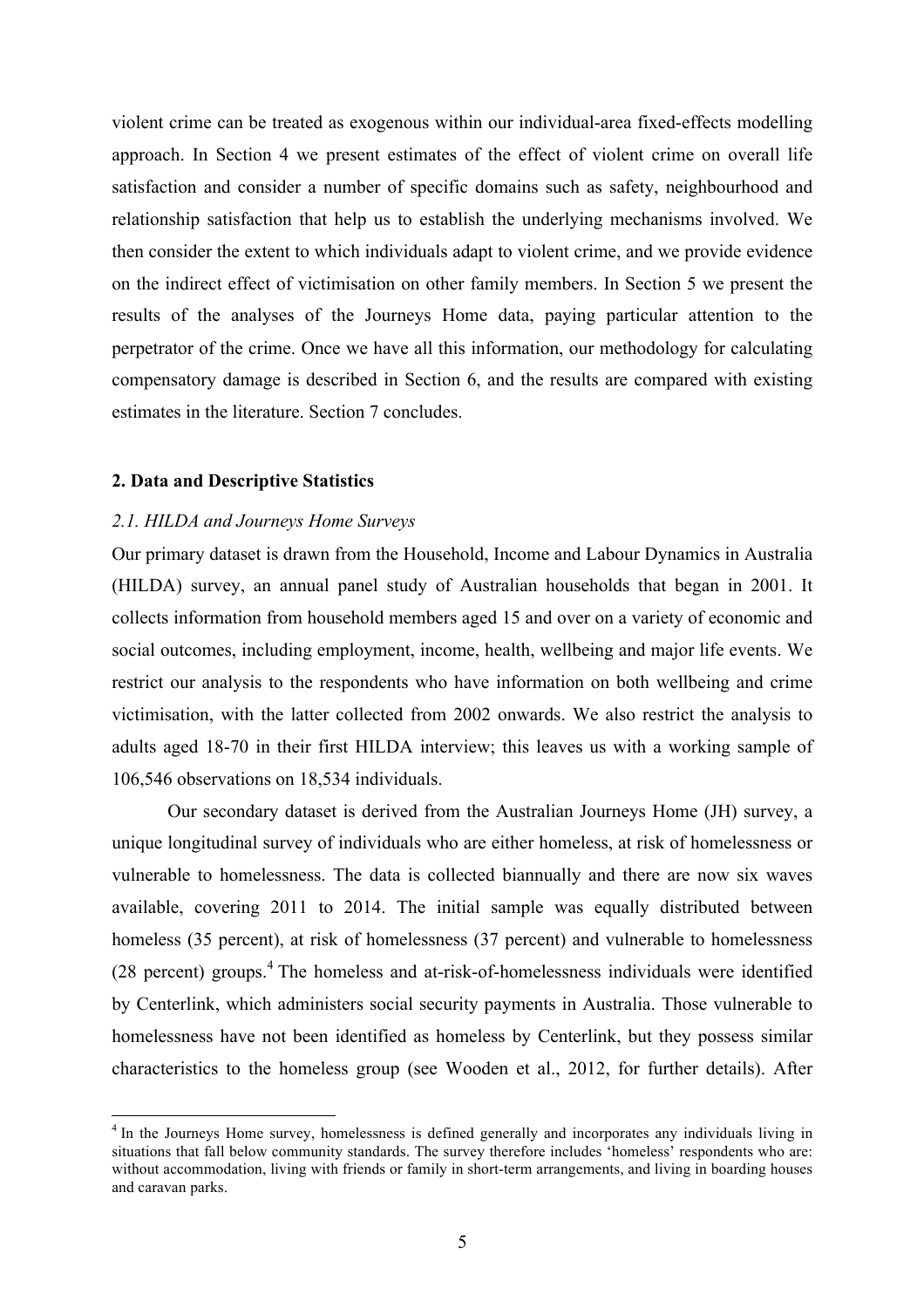omitting respondents with missing information on wellbeing and crime victimisation we have a sample of 7,629 person-year observations on 1,508 individuals.

The JH data have several distinct features compared to general population surveys. First, this sub-population is particularly vulnerable to violent crime victimisation: roughly around two-thirds of the sample report having been a victim of physical violence since reaching adulthood (18 years of age). This sub-population is thus particularly relevant from a policy perspective. Their higher incidence of victimisation also helps us to more precisely identify the effect of victimisation on wellbeing. Furthermore, the JH survey includes more specific questions about violent crime experiences than other surveys. In particular, respondents are asked about the relationship of the victim to the perpetrator, and we use that to define intimate-partner violence.

#### *2.2. Measuring Violent Crime Victimisation*

One of the most valuable aspects of the HILDA's confidential self-completion questionnaire is that respondents are asked directly in each wave (except wave 1) about a wide array of major life events that have happened to them during the past 12 months. Most importantly for our purposes, respondents are asked about being a "victim of physical violence (e.g., assault)" and also being a "victim of property crime (e.g., theft, housebreaking)". Although there is no specific reference to 'crime' in the physical violence question, an act of physical violence generally would be considered a crime in Australia. Consequently, throughout the paper we use the term "violent crime victimisation".

One limitation of the HILDA questionnaire compared to the more extensive questions asked in the JH survey is that no further information is available on the exact nature or perpetrator of the violent crime. Based on the broad wording of the question, though, we conjecture that the HILDA based definition of violent crime victimisation captures the most common forms of violent crime, including physical and sexual assault, and robbery if it involved violence. We expect that HILDA captures violence from all sources, including spouses, relatives, friends and strangers.

About 1.5 percent of the HILDA sample report being victims of physical violence in the past 12 months. Of the 1,126 respondents 74% (836 respondents) report one incident across the 11 waves, 17% (190) report two, 5% (59) report three, and 4% (41) report four or more. These frequencies are remarkably stable across gender and age groups (see Table 1). The data therefore suggest that the majority of reports in HILDA are unique events, rather than episodes from long-term sustained abuse.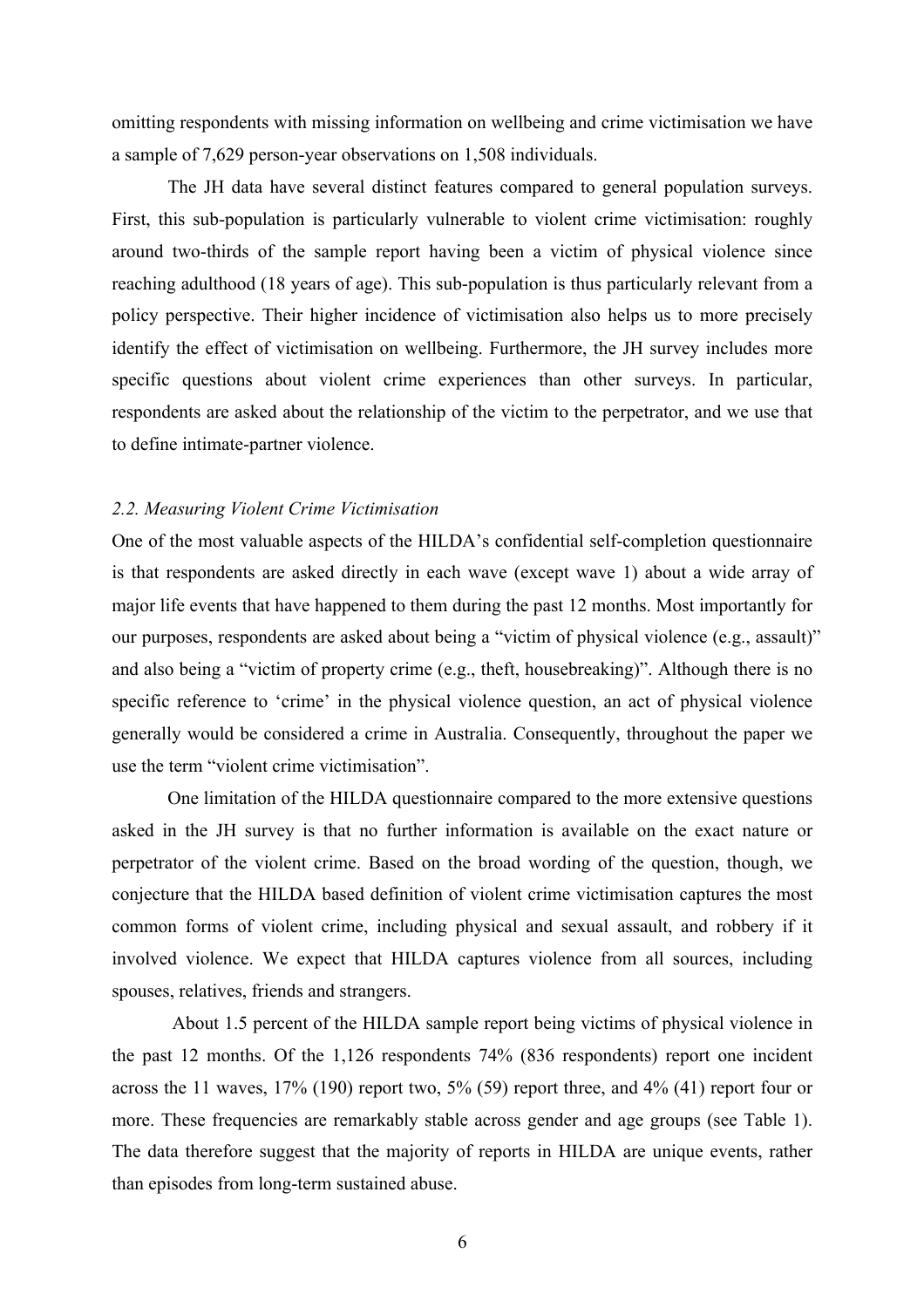Figures 1 and 2 show that violent crime victimisation is strongly correlated with age, gender and socioeconomic status. As shown in Figure 1, the probability of victimisation decreases sharply (almost by half) between ages 18 and 30, and then further decreases with age, but at a slower rate. The likelihood of victimisation is similar for women and men at all ages. Figure 2 splits the sample by neighbourhood disadvantage as well as gender and age. With the exception of 51-70 year-old males, individuals living in more disadvantaged neighbourhoods, which have higher crime rates, are more likely to be victims of violence. The group with the highest victimisation rate is 18-30 year-old women living in disadvantaged neighbourhoods: their probability of experiencing physical violence within the past 12 months is 4.6 percent.<sup>5</sup>

The reported violent crime victimisation rates are much higher in the JH data than in the general population. Around 17 percent of respondents answered yes to the question "Has anyone used physical violence or force against you in the last six months?" Among those who experienced physical violence, 33 percent were assaulted by a stranger, 37 percent by someone known to the victim (not the partner), and 30 percent by the partner (as measured at the time of the incident).

#### *2.3. Wellbeing Outcome Measures*

Our main measure of subjective wellbeing is an individual's overall satisfaction with his or her life. In both HILDA and JH, respondents are asked "All things considered, how satisfied are you with your life?". Responses range from 0 (totally dissatisfied) to 10 (totally satisfied). In addition to overall life satisfaction, we examine satisfaction with different aspects of life. In HILDA, respondents are asked about their satisfaction with: your relationship with your partner; the home in which you live; your employment opportunities; your financial situation; how safe you feel; feeling part of your community; your health; the neighbourhood in which you live; and the amount of free time you have. These detailed satisfaction questions are one advantage of using HILDA, as they allow us to determine the aspects of life most strongly affected by violent crime victimisation. The aspects related to relationships, home, safety and neighbourhood are particularly relevant.

 $<sup>5</sup>$  The percentage reporting violent crime victimisation in HILDA is lower than in cross-sectional surveys</sup> undertaken by the Australian Bureau of Statistics. For example, in the 2011-12 Crime Victimisation Survey, 3.25 percent of 20-64 year-old individuals reported being a victim of physical assault in the past 12 months (Australian Bureau of Statistics, 2013a,b). It is possible that this difference is due to survey priming effects. The ABS survey is aimed specifically at collecting information on crime victimisation and includes many preceding questions on aspects of crime victimisation. Individuals' therefore may be more likely to recall minor incidents that are not reported in HILDA.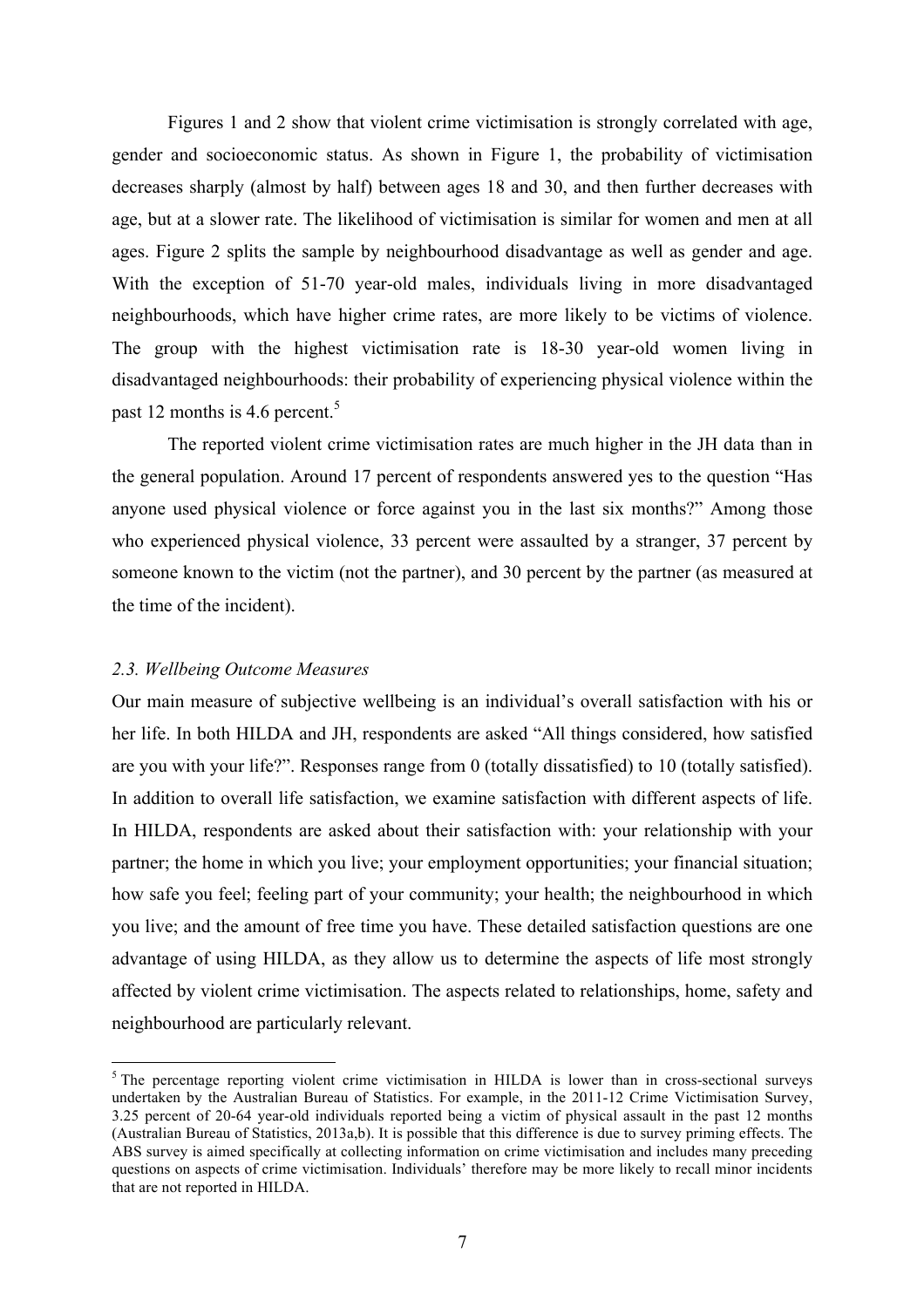Figure 3 plots the distributions of overall life satisfaction scores in the HILDA and JH datasets. Consistent with other general population surveys, in HILDA most individuals are satisfied with their life. Both the mean and the median of life satisfaction are close to 8. The JH respondents have significantly lower life satisfaction than the HILDA respondents (mean of 6.6 and median 7), which is expected since the JH sample is economically disadvantaged compared to the general Australian population. We also see significant differences within HILDA and JH between victims of violence and non-victims. In both surveys, far fewer victims report satisfaction scores  $\geq 8$  and far more victims report scores  $\leq 5$  than non-victims do.

#### **3. Determinants of Violent Crime Victimisation**

First, we need to confirm the validity of treating victimisation as an exogenous event in our fixed-effects models of wellbeing (shown in Section 4). In this section we use HILDA data to examine the determinants of violent crime victimisation, in particular across-time within individuals and areas. Somewhat surprisingly, there are few economics studies that characterise the individual-level determinants of crime. One early example is Komesar (1973), which investigates the correlation between selected characteristics and the probability of assault in the US. He finds that the probability of assault increases with income and household size, and decreases with marriage, higher education and age. A number of more recent studies focus specifically on domestic violence. Farmer and Tiefenthaler (2003) show that young, white, single, low-educated and low-income women are more likely to suffer domestic abuse than other women. Utilising different empirical methods, Aizer (2010) finds that the male-female wage gap is an important determinant of domestic violence. She concludes that a decreasing gender wage gap has contributed to the recent decline in domestic violence in the US. Hidrobo and Fernald (2013), in a developing country context, find that an increase in women's income in Ecuador (via a cash transfer program) has heterogeneous effects on domestic psychological violence, but no significant effects on domestic physical violence.

Table 2 describes how the individual determinants of victimisation highlighted in Komesar (1973) and Farmer and Tiefenthaler (2003) might predict victimisation within the next 12 months in our data. Given the largely cross-sectional nature of this literature, we first present results from OLS models without fixed-effects. The models are estimated separately by gender because males and females are exposed to different types of crimes. Official crime statistics suggest that females are more likely to be victims of domestic violence and sexual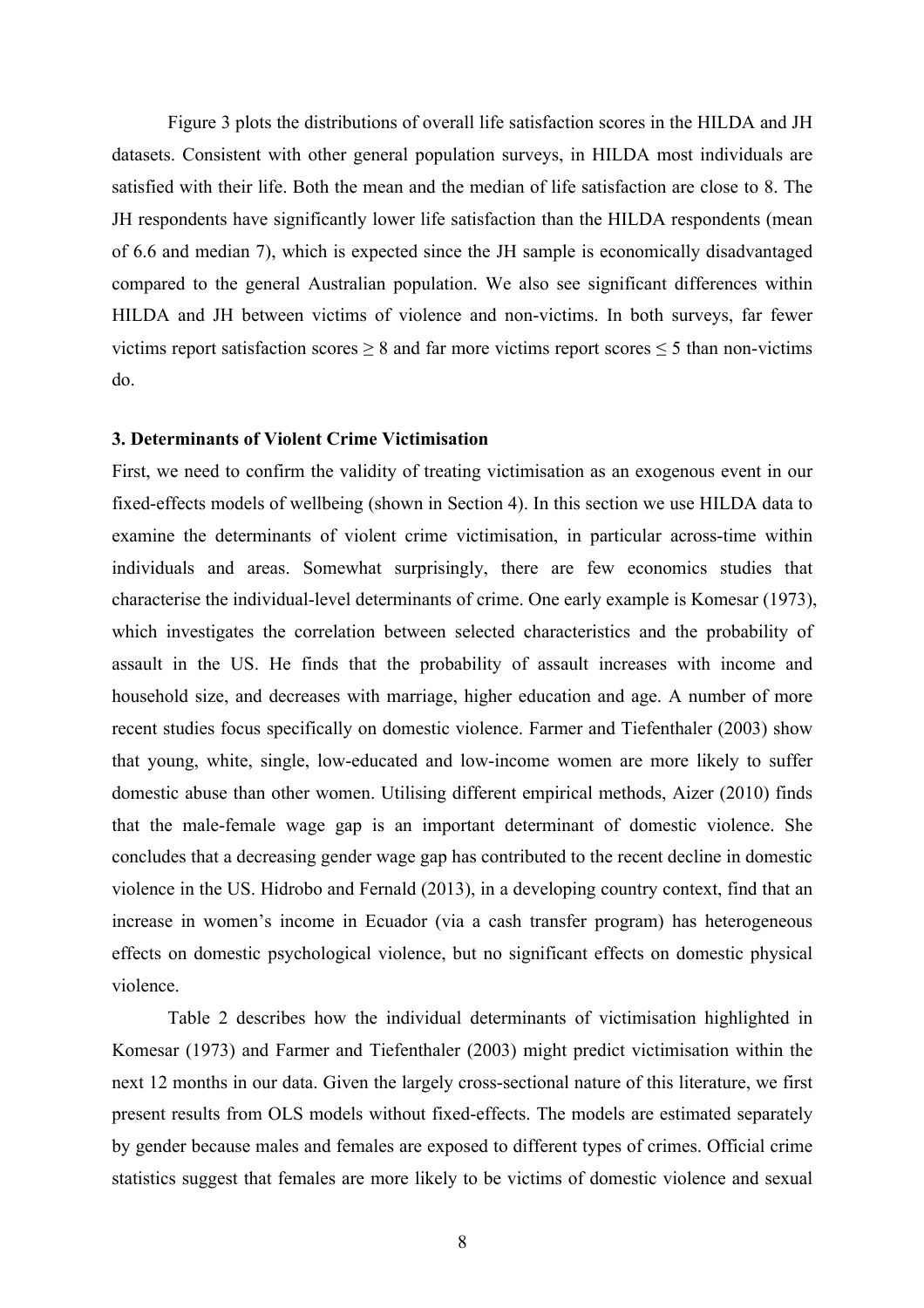assault than males, and that males are more likely to be victims of physical assault and robbery than females (Australian Bureau of Statistics, 2013a). The estimated coefficients for both genders suggest that young, single, non-working individuals are significantly more likely to experience violent crime. Educational attainment and neighbourhood type also appear to be important for females: women without a university education and women residing in urban areas and in low SES neighbourhoods are significantly more likely to be victims of crime. These findings are largely consistent with those of previous studies, and to some extent they validate our measure of violent crime victimisation.

Importantly, the demographic and SES characteristics that are predictive of victimisation in the cross-section are not significant predictors across-time within individuals and local areas (see Section 4.1 for a detailed discussion of this fixed-effects model). The results from the fixed-effects models of victimisation within the next 12 months show that neither age, marital status, neighbourhood, employment nor income, are statistically significant predictors of victimisation. Moreover, *F*-tests of the joint significance of all characteristics have associated *p*-values greater than 0.10. This also holds true if we disaggregate the samples by age (18-30, 31-50, 50-70) and if we model the binary victimisation outcome using the conditional logit model (results available upon request). This comparison of the OLS and fixed-effects estimates suggests that the determinants of violent crime victimisation are largely fixed over time.

To further explore the exogeneity of violent crime victimisation, we test whether satisfaction levels today (our wellbeing outcomes in later models) are predictive of victimisation within the next 12 months in the individual-area fixed-effects model. Though we do not necessarily expect satisfaction (or dissatisfaction) to directly cause victimisation, it is possible that unobserved events may affect both wellbeing and victimisation. For example, increased spousal alcohol abuse (which is unobserved) may reduce reported satisfaction with "your relationship with your partner" (an observed wellbeing outcome) and increase the likelihood of being a victim of physical violence. Thus, in our fixed-effects models of wellbeing, the presence of significant associations between current satisfaction and future victimisation would cast doubt upon the exogeneity of violent crime victimisation. This exercise is conceptually similar to the strict exogeneity test that is obtained by including future victimisation into wellbeing equations and testing the statistical significance of this variable (Wooldridge, 2010).

The coefficients on the wellbeing measures from three model specifications (A, B and C) are presented in Table 3, in which the wellbeing measures all have been rescaled to vary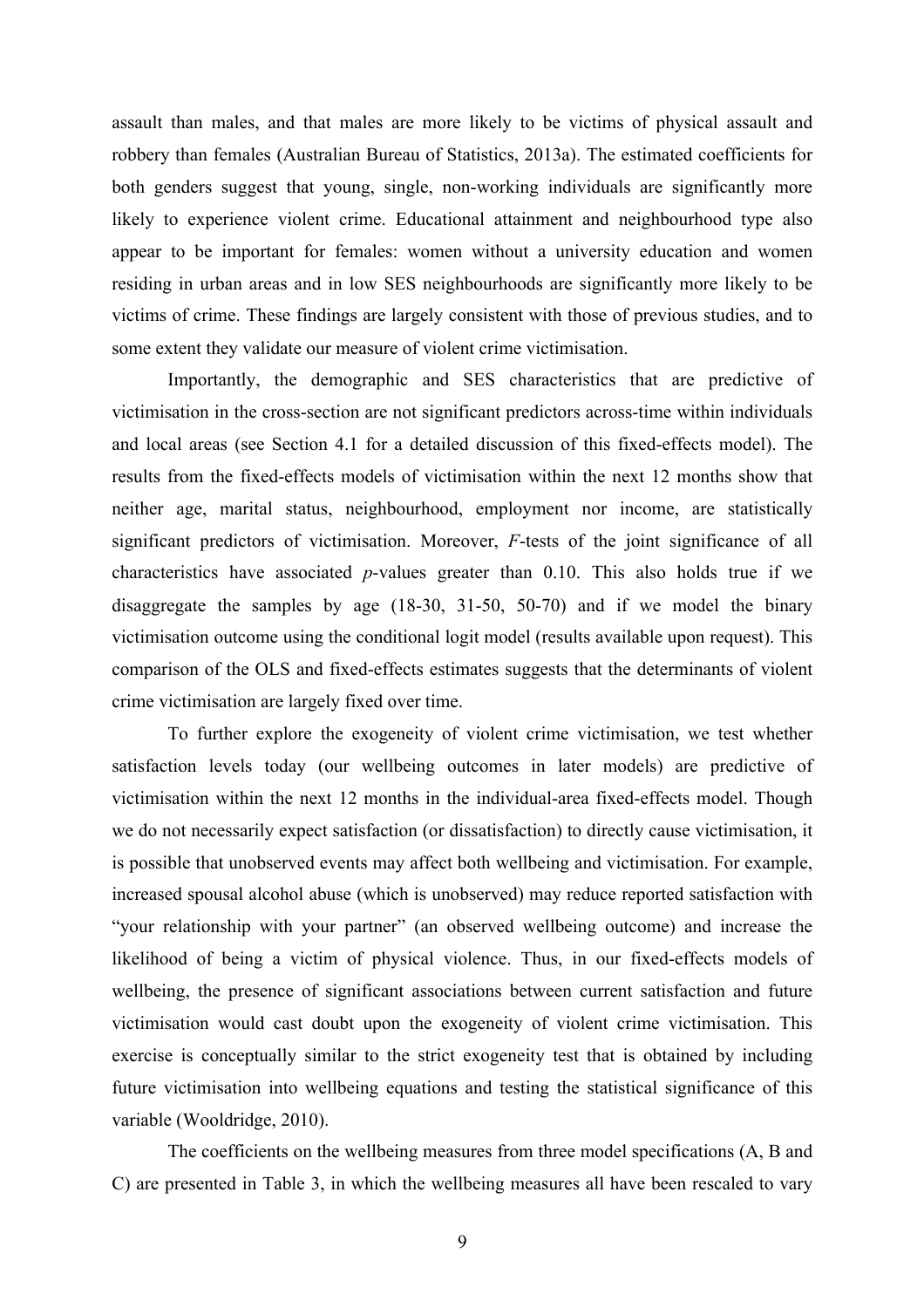from 0 (totally dissatisfied) to 1 (totally satisfied). Model A shows that overall life satisfaction has a weak negative effect on victimisation. For both males and females, moving from "totally dissatisfied" to "totally satisfied" (a one-unit change) decreases the probability of victimisation by only 0.3 percentage points. In Model B we include all sub-scales of satisfaction (safety, home, neighbourhood, health, community, finances and free time) and find that each of the coefficient estimates is small and statistically insignificant. In Model C, we regress victimisation on relationship satisfaction using the subsample with a partner; the coefficient estimates are again small and statistically insignificant. Overall, we find no evidence that unobserved shocks are driving both wellbeing and victimisation.<sup>6</sup>

Finally, we are concerned that the estimated effects of violent crime victimisation on wellbeing could be biased by time-varying local area-level characteristics. Although we control for local area fixed-effects, important unobserved variation across time within areas makes it possible that estimation bias will remain. To examine this possibility, in Model D of Table 3 we test whether future victimisation is affected by reported changes in the neighbourhood environment. In 8 waves of HILDA, respondents are questioned on how often in their local neighbourhood there is: vandalism and deliberate damage to property; people being hostile and aggressive; and burglary and theft. Responses range from 0 (never happens) to 5 (very common), but in Table 3 are re-scaled to range from 0 to 1. The estimates in panel D are all statistically insignificant and suggest that the within-area across-time variation in neighbourhood characteristics does not predict victimisation.

#### **4. Wellbeing Effects of Violent Crime Victimisation using HILDA**

Violent crime can affect wellbeing either directly or indirectly. This section principally relates to studies that investigate the direct effects of victimisation. Not surprisingly, most of these studies find strong negative associations. Among the prominent longitudinal analyses is Frijters et al. (2011) who estimate the effect of various life events, including crime victimisation, on overall life satisfaction. They find that crime victimisation reduces life satisfaction, but that individuals adapt to the experience of crime relatively quickly (within a year). Other longitudinal studies focus on the effect of victimisation on mental health, one measures of wellbeing. Braakmann (2013) finds that mental health is negatively affected by crime victimisation. Cornaglia et al (2014) find that violent crime victimisation negatively

 $6$  If life satisfaction affected future victimisation via any of the control variables, we could be under-estimating it's effect on victimisation. To address this concern, we re-estimated all models excluding covariates and found consistent results: none of the satisfaction variables were statistically significant.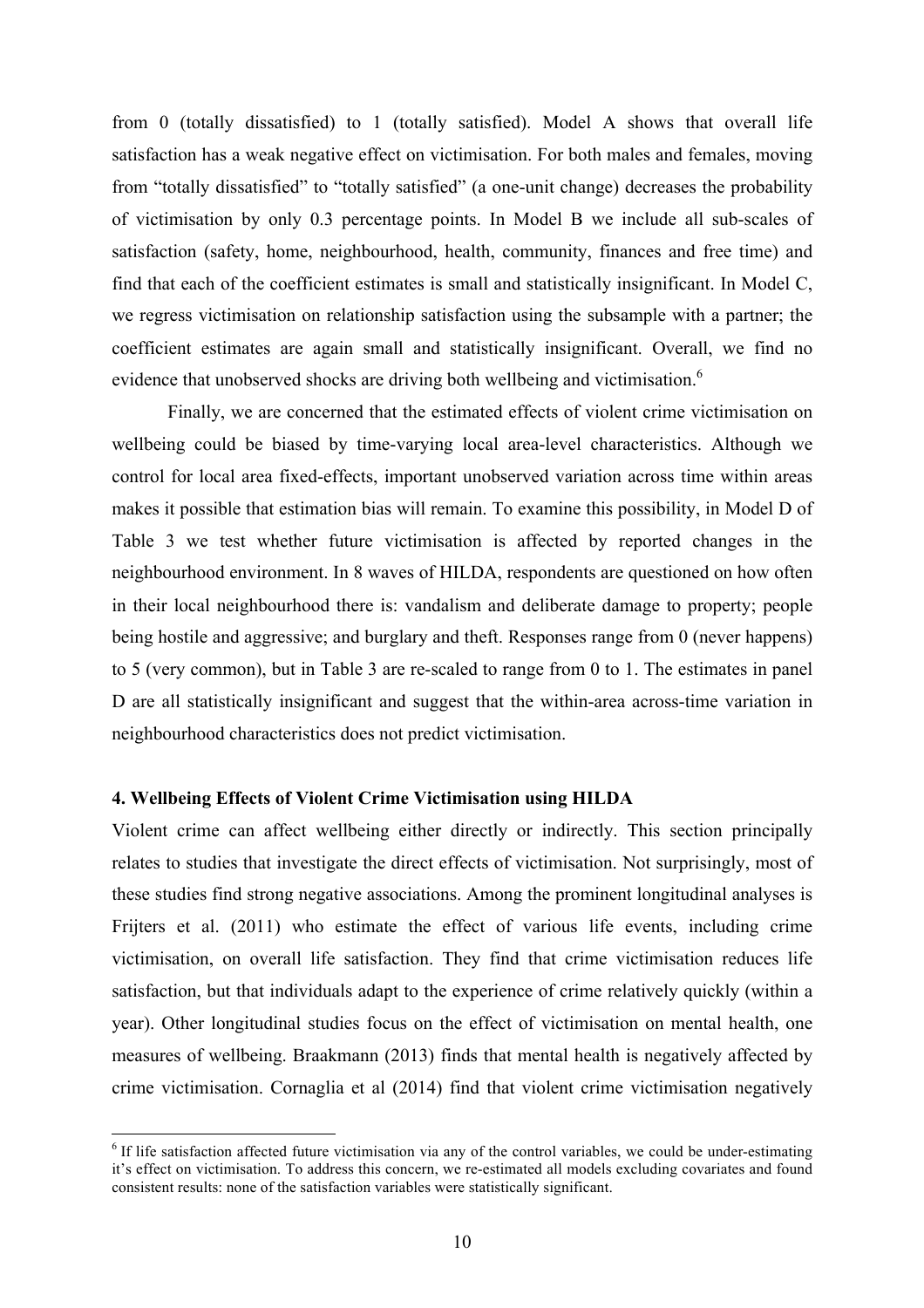affects individuals' mental health but there are no significant mental health effects of property crime victimisation. Mervin and Frijters (2014) show that crime negatively affects mental health directly via own victimisation and indirectly through partner's victimisation.<sup>7</sup> Potential indirect effects of crime include increased fear, reduced feelings of safety, and lower neighbourhood property prices: see, for example, Powdthavee (2005), Moore (2006), Cohen (2008), Kitchen and Williams (2010), Ambrey et al. (2014), Janke et al. (2013), Cornaglia et al. (2014) and Dustmann and Fasani (2015).

We contribute to the aforementioned literature by presenting results from a series of wellbeing models that use HILDA data. Our results allow us to determine: (1) how the wellbeing effects of violent crime victimisation compare to the wellbeing effects of other major life events; (2) the domains of wellbeing that are most affected by victimisation - is it how safe do you feel, the neighbourhood where you live, your health, or something else?; (3) whether the negative wellbeing effects persist or diminish over time; and (4) the extent to which other household members are (indirectly) affected. Many of these results are new to this literature.

#### *4.1. Direct Wellbeing Effects*

We use linear regression with fixed-effects at the individual-area-level to model the direct effect of violent crime victimisation (*victim<sub>iat</sub>*) on the wellbeing ( $wb_{iat}$ ) of individual *i* living in area *a* in period *t*. The simplest regression model used in this section can be expressed as:

$$
wb_{iat} = \alpha_{ia} + \gamma_t + \delta \text{victim}_{iat} + \text{LE}'_{iat}\beta + \text{X}'_{iat}\theta + \varepsilon_{iat} \tag{1}
$$

where  $wb_{iat}$  represents one of the satisfaction variables,  $victim_{iat}$  is a binary variable indicating violent crime victimisation in the past 12 months,  $\alpha_{ia}$  is an individual-area fixedeffect,  $\gamma_t$  is a time fixed-effect, and  $\varepsilon_{iat}$  is a random error term. The vector  $LE_{iat}$  contains 11 binary life-event variables that control for changes in an individual's economic, employment and family circumstances (the life events are displayed in Table 4). The vector  $X_{i}$  includes traditional control variables, such as age, employment status and household income. Both sets of control variables were chosen because they represent time-varying characteristics that are

<sup>&</sup>lt;sup>7</sup> There also is a large cross-sectional literature on the wellbeing consequences of crime victimisation. Some good examples include Michalos and Zumbo (2000), Powdthavee (2005), Zlotnick et al (2006), Cohen (2008), Hanslmaier (2013), Kuroki (2013) and Staubli et al. (2014).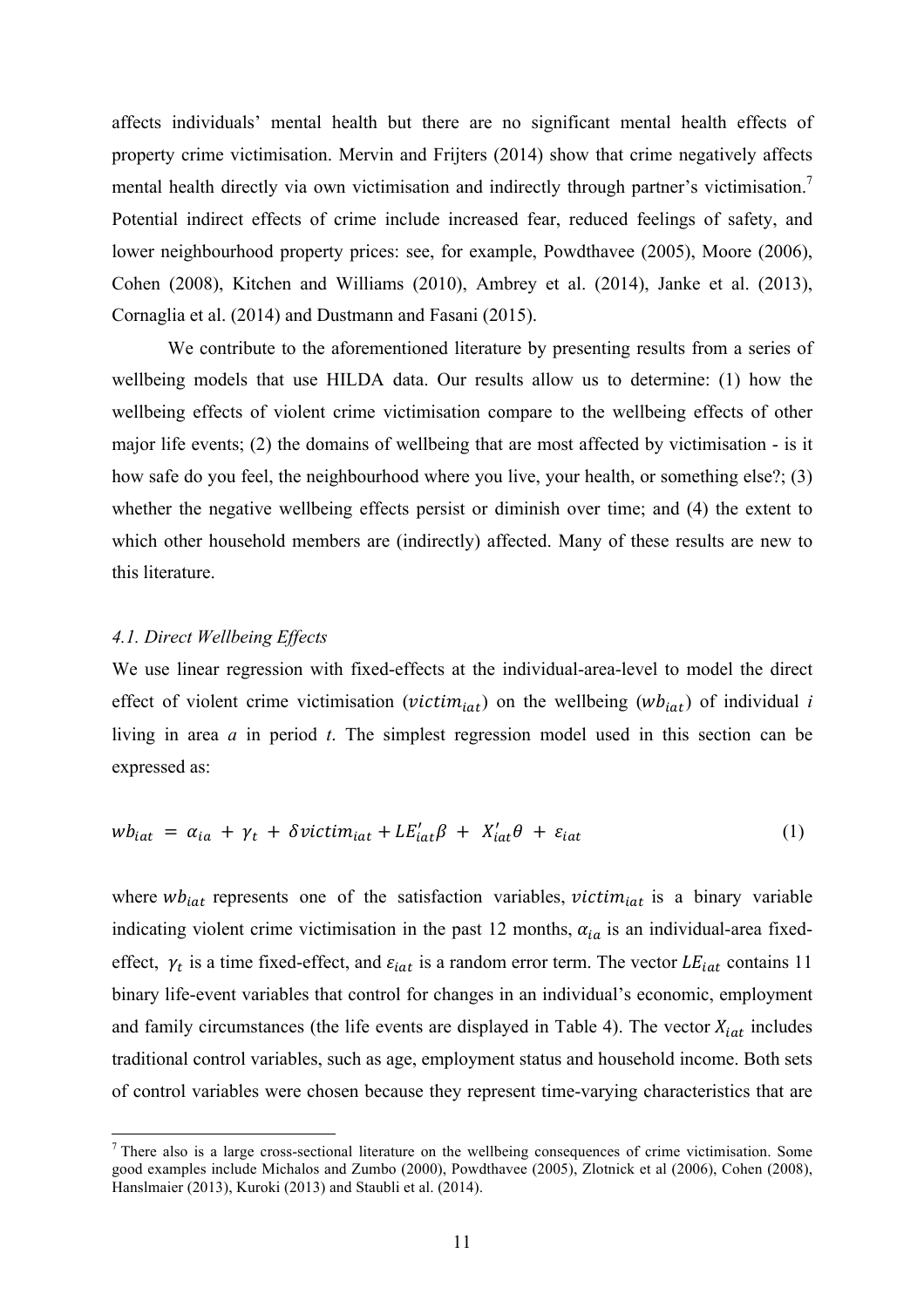more likely to determine victimisation than the other way around. For example, being 'fired or made redundant' may increase the likelihood of victimisation through changes in time-use and living situations, but is less likely to be a consequence of victimisation. Accordingly, we therefore include this variable as a control. Conversely, separating from your spouse may be the result of domestic violence, and so is not included. Nevertheless, the estimated effect of  $victim_{iat}$  is little affected by the choice of included control variables; for example, omitting all control variables increases the estimated effect on life satisfaction by only 3% and 8% for females and males, respectively.

One important feature of equation (1) is the individual-area fixed-effect  $(\alpha_{ia})$ . Local areas are defined by 196 'statistical subdivisions' that define "socially and economically homogeneous regions characterised by identifiable links between the inhabitants" (Australian Bureau of Statistics, 2001). The inclusion of an individual-area fixed-effect means that an individual living in area A is treated separately from the same individual living in area B. Furthermore, it implies that identification of  $\delta$  is driven by changes over time in  $wb_{int}$  and *victim<sub>iat</sub>* for an individual living within a particular area; this is the approach taken by Dustmann and Fasani (2015) in their analysis of the mental health effects of area-level crime. We take this conservative approach because a change of neighbourhood may affect both the probability of crime victimisation and wellbeing. One disadvantage of including individualarea fixed-effects is that the effects of violent crime victimisation may be under-estimated if severely affected victims are induced to move to new areas.

Estimates of  $\delta$  and  $\beta$  in equation (1) are shown in Table 4. We see that violent crime victimisation has a large negative effect on overall life satisfaction: victimisation in the past 12 months is estimated to decrease life satisfaction of females and males by -0.398 and - 0.300, respectively, or approximately 45% and 36% of the within-individual standard deviation of life satisfaction (which equals 0.882 and 0.825 for females and males, respectively). This effect is roughly equivalent in size to the "death of spouse or child" effect, and is multiple times larger than the "victim of a property crime" effect. Only a "major worsening in financial situation" is more detrimental to life satisfaction than violent crime victimisation.<sup>8</sup>

Table 5 reports our estimates for separate domains of life satisfaction. The domain most affected is satisfaction with "your relationship with your partner", although this is only

<sup>&</sup>lt;sup>8</sup> It is unclear what a "major worsening in financial situation" means; however, HILDA provides respondents with the example "went bankrupt", so it is possible that this event represents wide-ranging changes in an individual's financial, employment and living situations.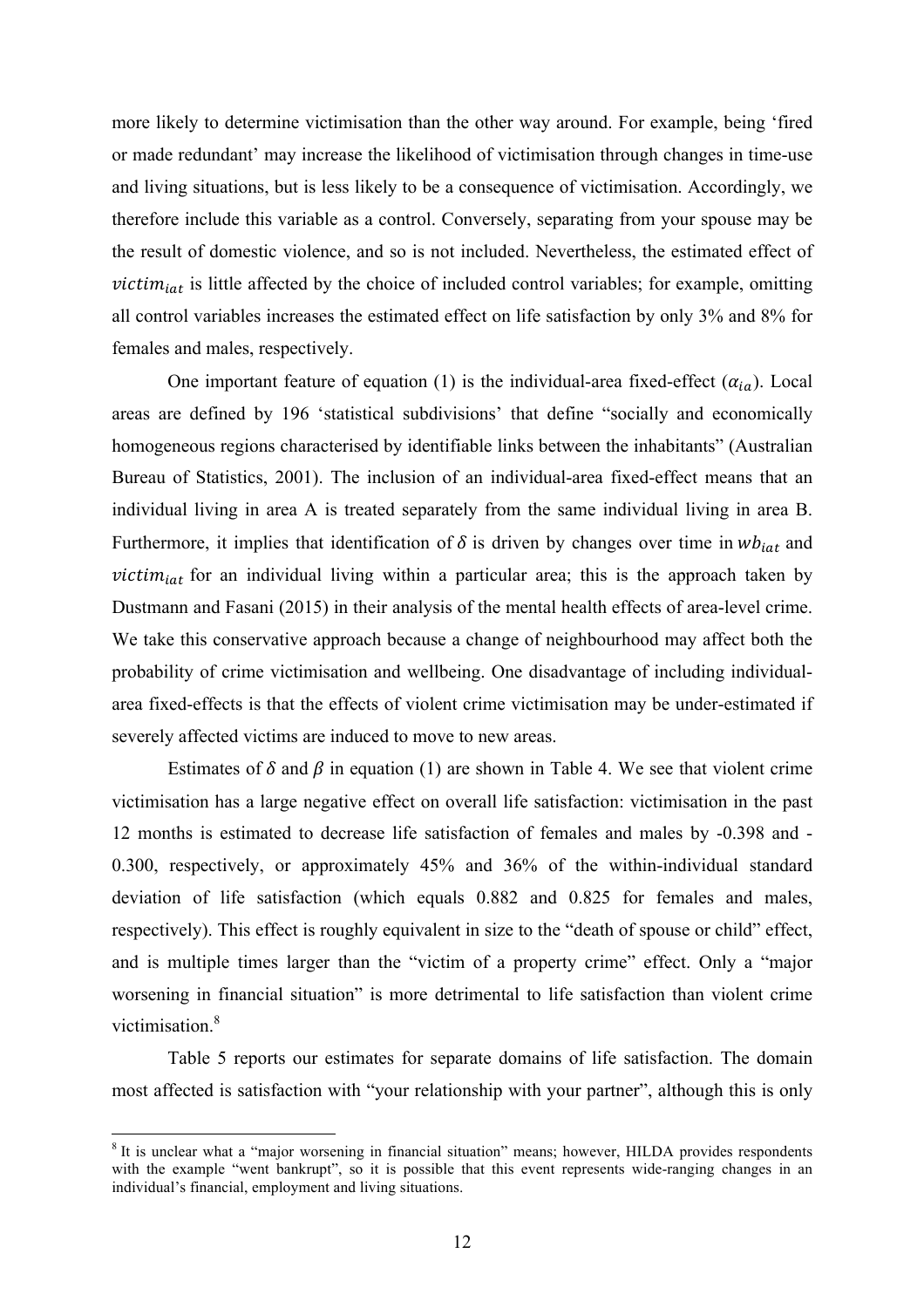the case for females. Victimisation in the past 12 months is estimated to decrease relationship satisfaction of partnered women by -0.887 units, which is almost 75 percent of the withinindividual standard deviation.<sup>9</sup> For females the next most affected domains are "how safe you feel" and "the home in which you live". For men, "how safe you feel" and "the neighbourhood in which you live" are significantly affected, but "the home in which you live" is not. Therefore, it appears that a victimised female is most dissatisfied about her domestic relationship and her safety at home whereas a victimised man is most dissatisfied about his safety in his neighbourhood. Importantly, health satisfaction is only moderately affected by victimisation, highlighting the need to consider psychological distress in addition to physical injury when valuing damages.

A natural explanation for this set of strongly gendered effects is that a significant proportion of reported victimisation by females is domestic violence. HILDA does not contain any information on the types of physical violence experienced, but the statistics from the Crime Victimisation Survey highlight that 32.3 percent of self-reported physical assaults against females were committed by an intimate partner (compared to 6.4 percent for males) (Australian Bureau of Statistics, 2013b). To further validate the domestic violence explanation, we report in the bottom two rows of Table 5 the estimated effects of violent crime victimisation on the probabilities of two events, "separated from spouse or long-term partner" and "close family member detained in a jail / correctional facility" – outcomes that are likely to be associated with domestic violence. For females, victimisation is estimated to increase the probability of separation by almost 20 percentage points (mean rate equals 2.3 percent) and increase the probability of family member incarceration by 5.5 percentage points (mean rate equals 1.5 percent). The corresponding male effects are substantially lower and equal 3 percentage points and 1.4 percentage points, respectively.

#### *4.2. Extent of Adaptation*

Equation (1) inherently assumes complete adaptation to victimisation (and all other life events) within one year. Given the severe nature of some violent crimes, it is feasible that wellbeing will remain below baseline for several years. To measure the speed of adaptation, we estimate a model that includes *J* lags of each of the included life-events:

$$
wb_{iat} = \alpha_{ia} + \gamma_t + \sum_{j=0}^{J} \delta_j \text{victim}_{iat-j} + \sum_{j=0}^{J} LE'_{iat-j} \beta_j + X'_{iat} \theta + \varepsilon_{iat} \tag{2}
$$

<sup>&</sup>lt;sup>9</sup> The large "relationship with your partner" effect is not caused by focusing on partnered respondents. For all other domains, partnered respondents have smaller effects than single respondents.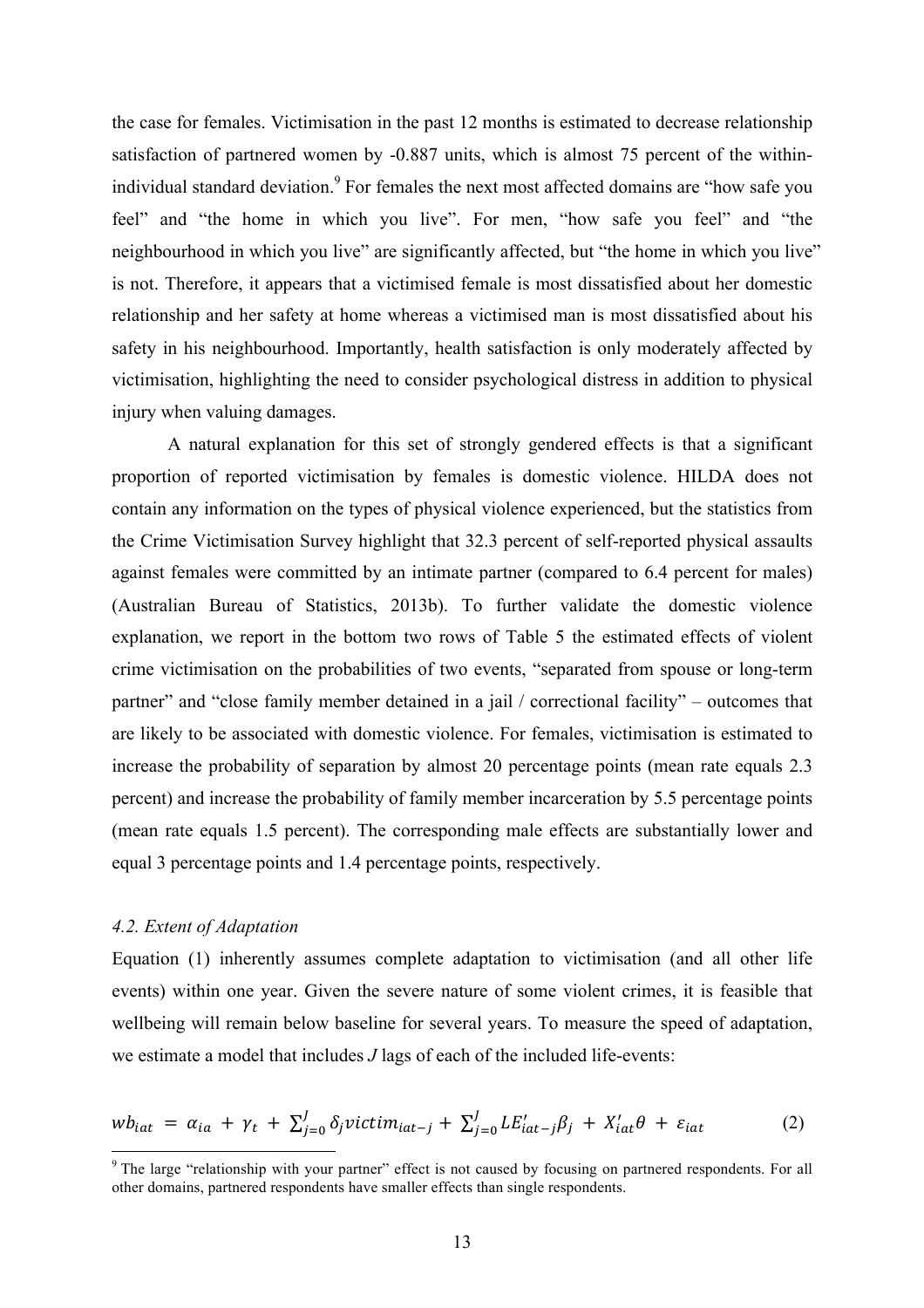where the  $\delta_0, \delta_1, \ldots, \delta_l$  coefficients capture the wellbeing effects of victimisation after 0-12 months, 12-24 months, et cetera. It is possible to allow for changes in wellbeing prior to the event also, but the analyses in Section 3 show no evidence of such effects.

Estimates of  $\delta_i$  in equation (2) are reported in Table 6. For comparative purposes we also report  $\beta_i$  for the most harmful life events: "major worsening in finances" and "death of spouse or child". We include four terms  $(J = 3)$  for each event and define  $victim<sub>iat-3</sub>$  and  $LE_{iat-3}$  as indicators of events that occurred three or more years ago. This definition implies that  $\delta_i$  and  $\beta_i$  are identified by comparing wellbeing in period  $t + j$  with average wellbeing before the event. The coefficients on the victimisation variables suggest that for both genders there is (almost) complete adaptation to violent crime victimisation after one year – joint tests of the statistical significance of the terms 1-2 years, 2-3 years and 3+ years have *F*-statistic pvalues of 0.735 and 0.354. This is also the case for the satisfaction domains highlighted in Table 5, including "how safe you feel, "feeling part of your local community" and "the neighbourhood in which you live" (results available upon request).

In contrast, we find longer adaptation profiles for other major life events. In particular, there are statistically significant effects 1-2 years and 2-3 years after a major worsening in finances and the death of a spouse or child (the three lagged terms are also jointly significant). These results suggest that, relative to other harmful life events, adaptation to violent crime victimisation is quick. A possible explanation for this finding is that some victims of crime are able to take remedial actions, such as separating from a spouse, or changing neighbourhoods.

We note that it is also feasible with the HILDA data to investigate potential withinyear adaptation. In addition to reporting the occurrence of physical violence in the last 12 months, respondents report how long ago the event happened. Possible responses are: 0 to 3 months ago (31.8 percent), 4 to 6 months ago (20.5 percent), 7 to 9 months ago (16.3 percent), and 10 to 12 months ago (22.0 percent), where sample proportions are shown in parentheses. The estimated quarter effects for overall life satisfaction equal: -0.549, -0.350, -0.398 and - 0.279 for females and -0.235, -0.321, -0.586 and -0.146 for males.

#### *4.3. Indirect Wellbeing Effects*

A potentially important consequence of violent crime victimisation is the effect it has on those close to the victim. Family and friends are likely to sympathise with the victim and feel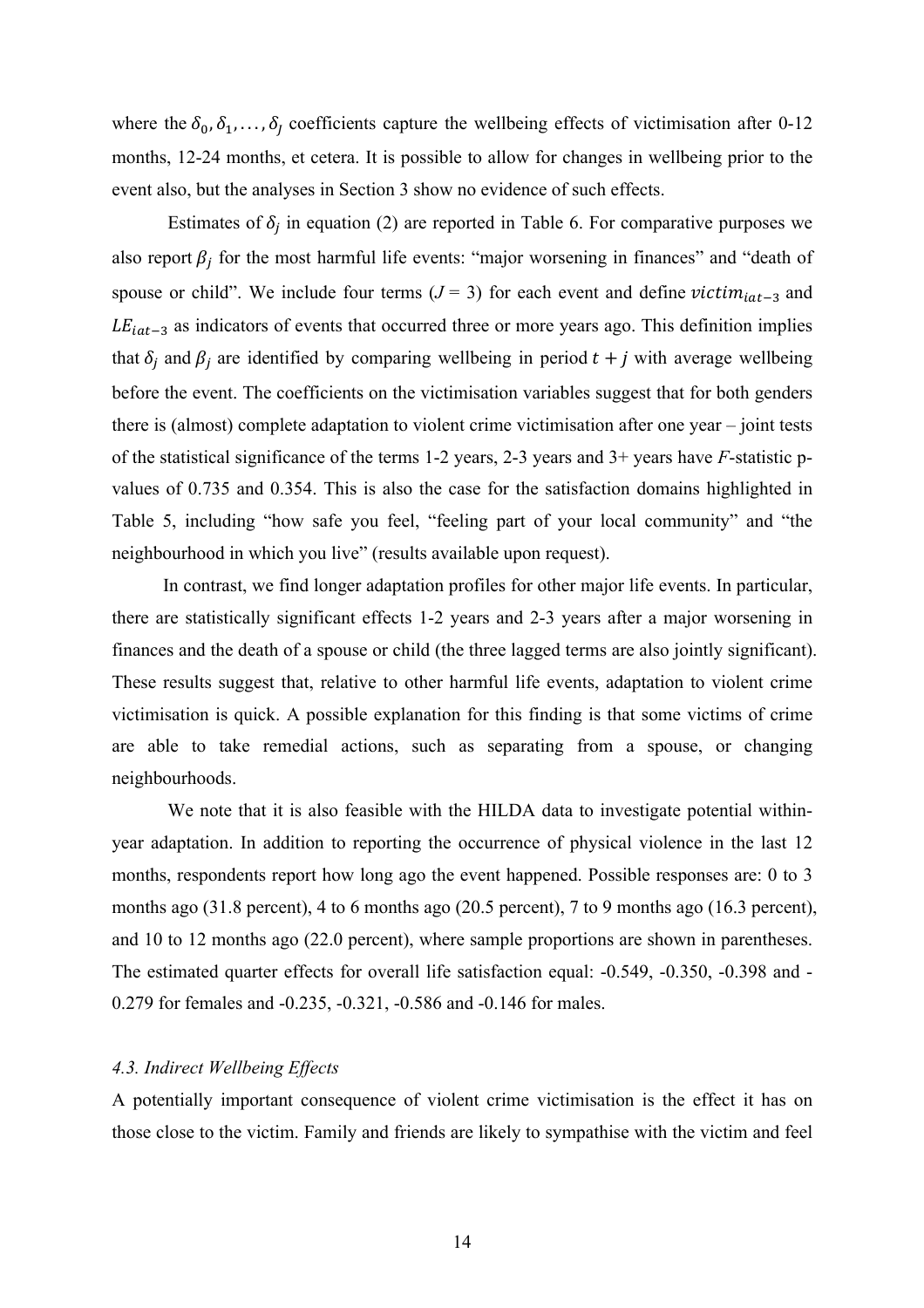general sadness, and may experience increased fear and reduced feelings of safety themselves. To investigate these potential indirect effects, we estimate the following model:

$$
wb_{iat} = \alpha_{ia} + \gamma_t + \pi victim_{iat} + \lambda hhvictim_{iat} + LE'_{iat}\beta + X'_{iat}\theta + \varepsilon_{iat}
$$
 (3)

where a new term ( $hh$ *victim<sub>iat</sub>*) has been added that denotes whether an adult household member has been a victim of violent crime in the past 12 months.

A limitation of equation (3) is that the coefficient  $\lambda$  potentially includes the change in wellbeing associated with having committed a violent crime. The estimates of equation (1) in Table 4 suggest that some of the observed *victim<sub>iat</sub>* effect is likely to arise from reported domestic violence, a proportion of which has been committed by other HILDA respondents. We are unable to directly estimate this 'violent criminal' effect; however, we present estimates of equation (3) separately for the female and male subsamples. The propensity for females to be the perpetrators of domestic violence against adult household members is low, and for this group  $\lambda$  is thus unlikely to be driven by 'violent criminal' effects.

Table 7 provides estimated effects of  $\pi$  and  $\lambda$  for overall life satisfaction, and satisfaction with how safe you feel, the home in which you live, and the neighbourhood in which you live. The safety, home and neighbourhood domains are included, because these domains are most likely to be affected by crime indirectly. The results again differ by gender. After a member of their household experiences a violent physical crime, females experience a significant decline in overall life satisfaction. This indirect effect equals 0.121, which is around 30% of the decline due to personally experiencing violent crime, and appears to be driven partly by a significant effect on satisfaction with safety (-0.192). Overall life satisfaction is relatively unaffected by the victimisation of a household member for men; however, satisfaction with the neighbourhood in which they live is reduced by 0.238.

#### **5. Disaggregated Victimisation Effects using Journeys Home**

The advantages of HILDA data for analysing violent crime victimisation are that it is a highquality long-running household panel and that it includes annual information on victimisation and wellbeing. The disadvantage is that it contains no specific details about the crime. In this section, we additionally use JH data to understand the types of violent crimes that are causing the largest drops in wellbeing. Importantly, these data include information on the perpetrator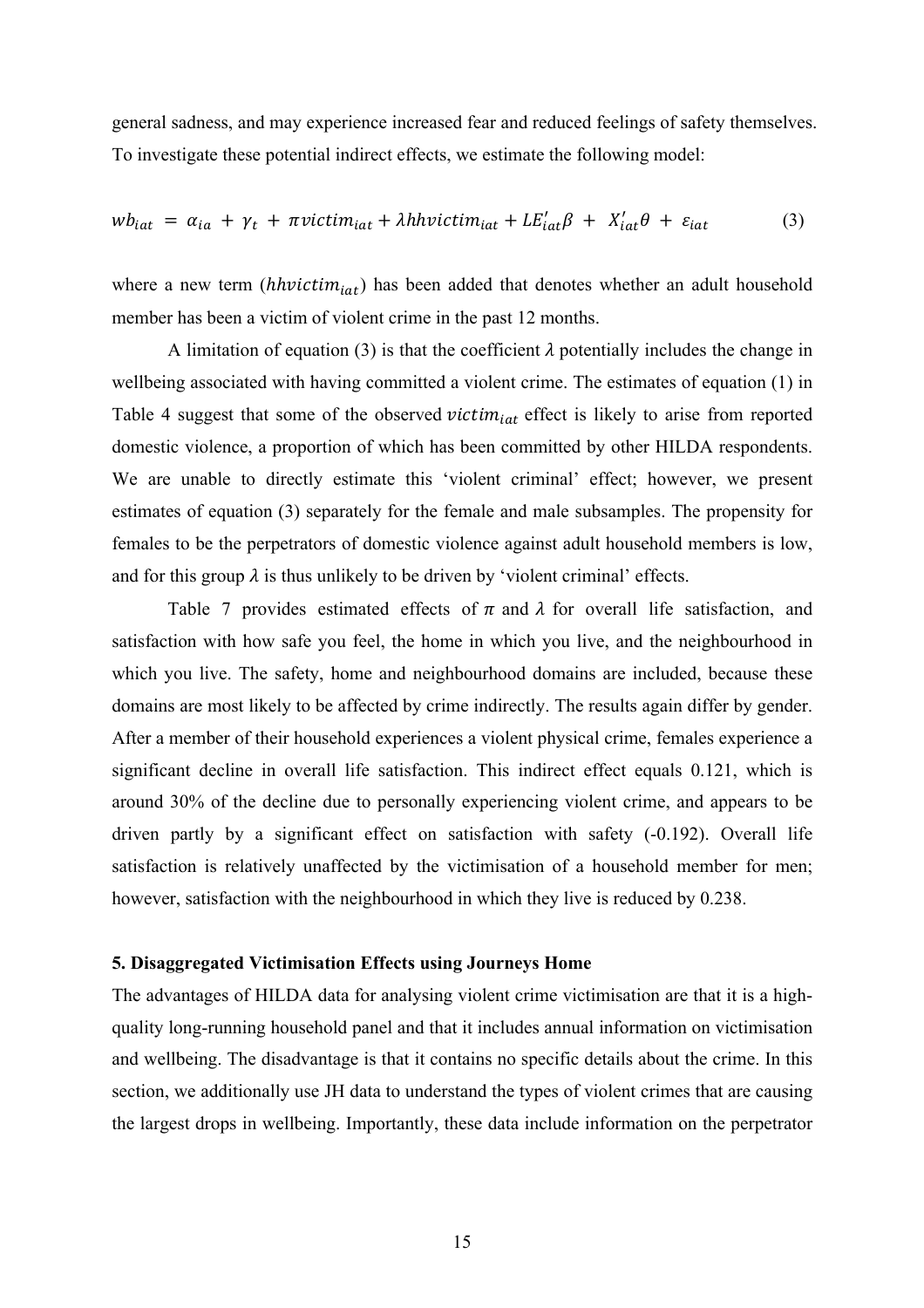of the crime, and the JH survey focuses on homeless or at-risk-of-homelessness individuals who are at a particularly high-risk of victimisation.

 JH respondents are initially asked, "has anyone used physical violence or force against you in the last six months?"; and if they reply yes, they are subsequently asked "at the time of the last incident what was your relationship to the person who assaulted you?" From the responses, we create three binary indicators signifying that the perpetrator was a (i) stranger; (ii) partner or (iii) other person you knew. The frequencies of these three indicators of victimisation for females are 2.1 percent, 8.5 percent and 4.6 percent, respectively. The frequencies for males are 8.3 percent, 2.4 percent and 7.5 percent, respectively.

 Another difference between the JH and HILDA surveys is that the former contains fewer satisfaction questions, so we can only estimate outcomes that represent satisfaction with your life overall, how safe you feel, your health and your neighbourhood. These estimates are presented in Table 8. The results for females show the largest negative effects occur for violence committed by a stranger: such an event reduces female overall satisfaction by 0.919, satisfaction with safety by 1.198, satisfaction with health by 0.911, and satisfaction with the neighbourhood by 1.139. The effects for violence committed by partners and violence committed by other known persons are considerably smaller, particularly the latter. For males the differences between the perpetrator types are generally smaller and less consistent across satisfaction domains: violence committed by a stranger has the largest effect on satisfaction with safety (0.696), violence committed by other known persons has the largest effect on satisfaction with health (0.348), and violence committed by partners has the largest effect on satisfaction with neighbourhood (0.640).

We also can repeat the adaptation analysis from Section 4.2 by including lagged victimisation terms in the fixed-effects regression models. The results, which are available upon request, are similar to those presented using HILDA data. For both females and males, all lagged victimisation terms are small and statistically insignificant, supporting the earlier conclusion that, for the average victim, adaptation to violent crime victimisation appears to occur relatively quickly in terms of life satisfaction.

#### **6. Compensation Estimates**

Based on evidence from all of the analyses and tests so far, we are now in a position to estimate the amount of monetary compensation that is required to return the 'average' victim of violent crime to his or her pre-victimisation level of life satisfaction; this is our operational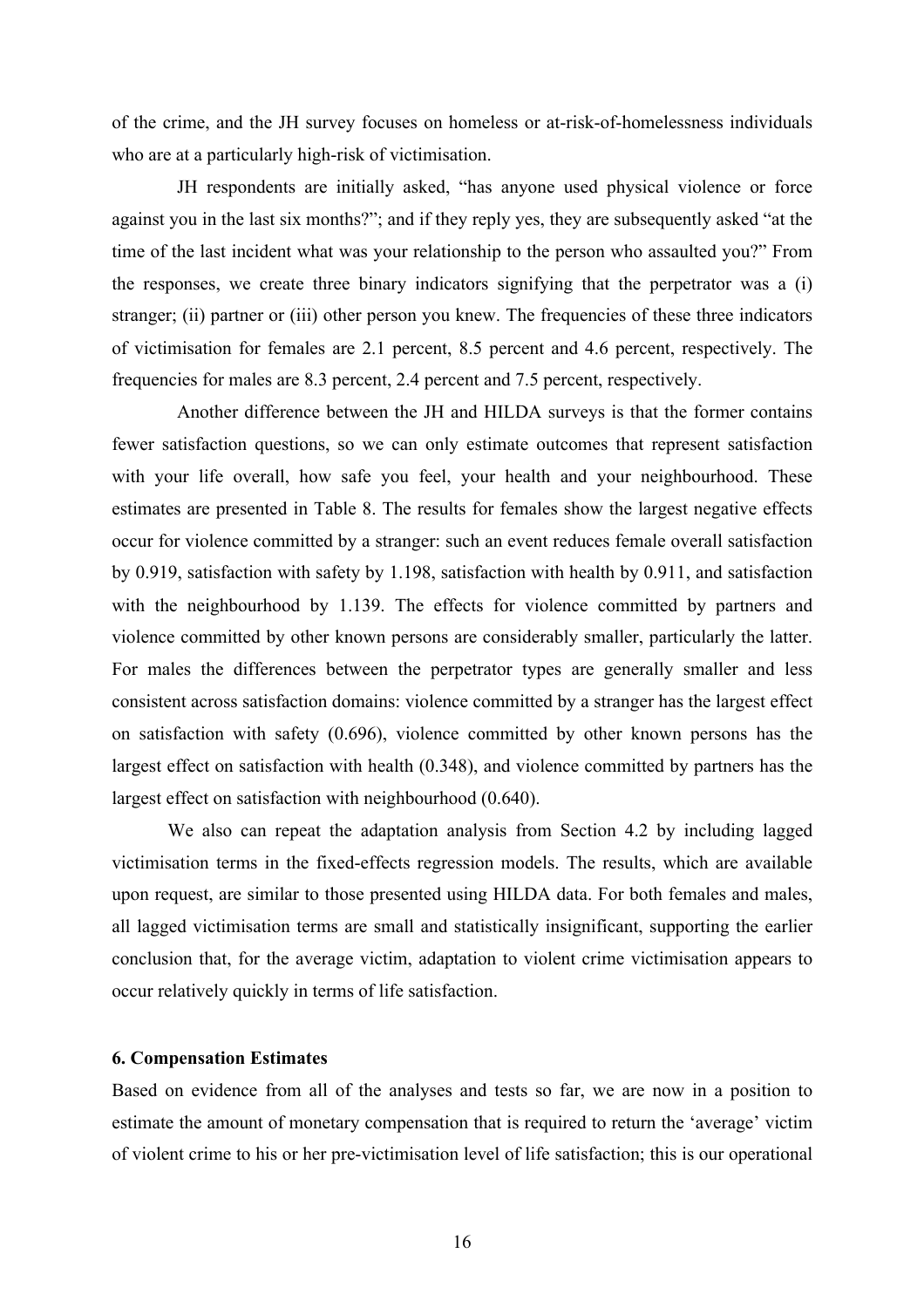definition of making the victim "whole" again. This life satisfaction method has been used widely in the literature to value the costs of various non-market goods, for example, disability (Oswald and Powdthavee, 2008a), death (Oswald and Powdthavee, 2008b; Deaton et al., 2009), air pollution (Van Praag and Baarsma, 2005; Luechinger, 2010; Levinson, 2012), natural disasters (Carroll et al., 2009) and informal care (Van denBerg and Ferrer-i-Carbonell, 2007). Following Frijters et al. (2011), we extend the conventional approach by considering asymmetric effects of income on life satisfaction, the endogeneity of income, and the adaptation to income and victimisation.

Recent research has shown that there is an asymmetric effect of positive versus negative income changes on life satisfaction, with an income loss having a larger effect than an equivalently sized income gain (Boyce et al., 2013). Considering this asymmetry, and following the process of the tort system where by victims receive major financial settlements, we evaluate the life satisfaction effects of a large positive income shock. We identify income shocks by using a question in HILDA that asks respondents whether they have experienced during the past year a "major financial improvement, e.g. won a lottery, received an inheritance". By comparing this event to changes in reported income, we calculate that this positive income shock equates to around A\$50,000.

Importantly, Au and Johnston (2015) have shown that this income shock variable reflects lottery wins and inheritances, but not other sources of windfall income – it is not significantly associated with the receipt of income from annuities, pension funds, workers compensation, accident or illness insurance, life insurance, redundancy or severance payouts, gifts from parents or other persons, or company shares, managed funds or property trusts. We also can demonstrate that the occurrence of an income shock in the next 12 months is not significantly associated with demographic or socioeconomic characteristics after controlling for individual fixed-effects, nor is it a function of violent crime victimisation, property crime victimisation, a major worsening in finances, a serious injury or illness, death of a close friend, being fired or made redundant, being promoted at work, retiring from the workforce, changing jobs, or separating from your spouse (results available upon request). This is important, because we assume that the relationship between the income shock variable and life satisfaction is entirely due to the additional money; associations between the income shock and other life events would raise concerns about the validity of this assumption. However, the occurrence of a future income shock is associated with the death of a relative as expected, given that bequests are usually given by family members. We control for this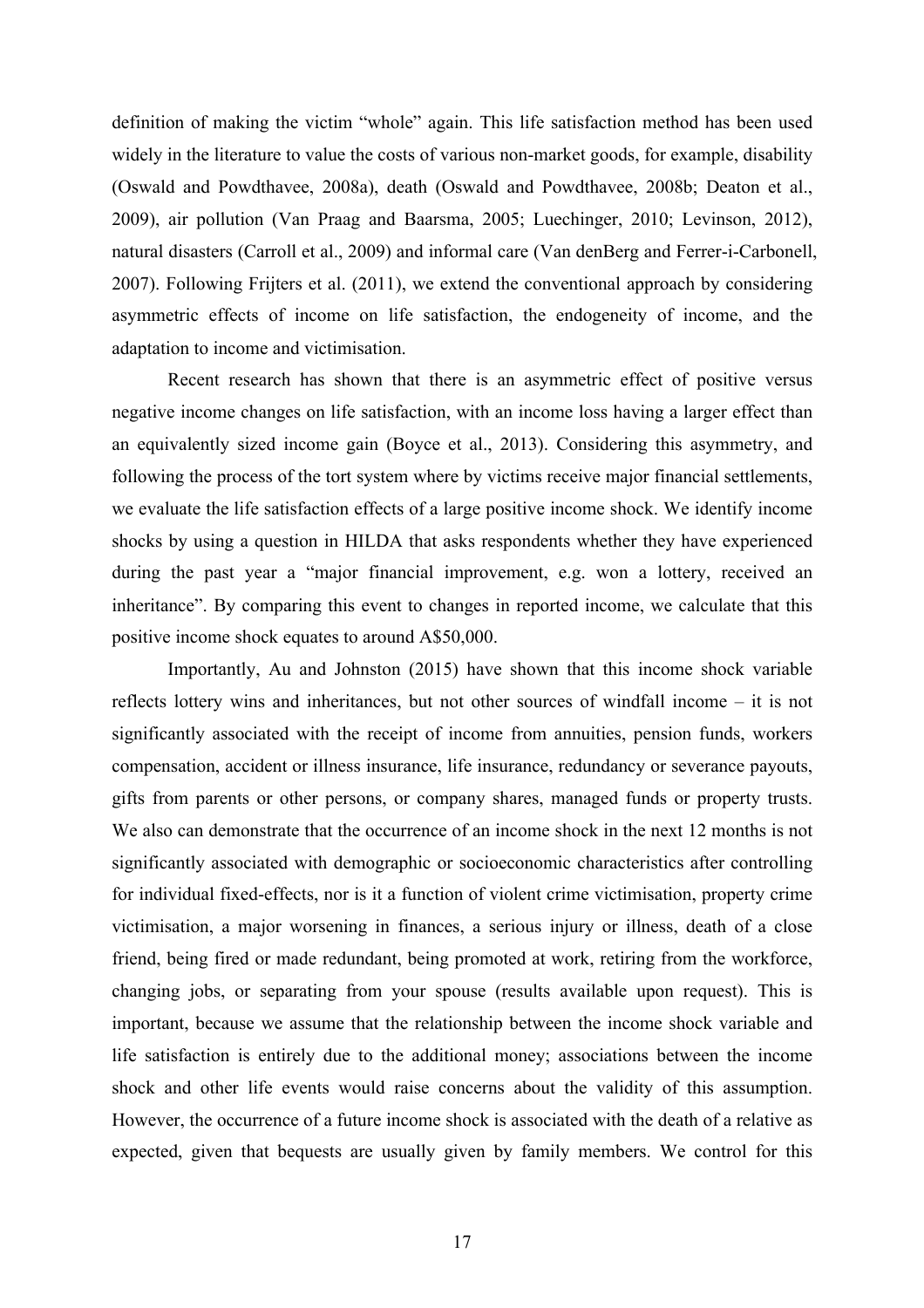alternative pathway between the income shock and life satisfaction by controlling for the death of a relative in the past year, death 1-2 years ago and a death 2-3 years ago.

Finally, we explicitly take into account the long-term adaptation effects of both violent crime victimisation and an income shock by adding the lags of these events:

$$
wb_{iat} =
$$
  
\n
$$
\alpha_{ia} + \gamma_t + \delta_0 \text{victim}_{iat} + \dots + \delta_k \text{victim}_{iat-k} + \pi_0 \text{ishock}_{iat} +
$$
  
\n
$$
\dots + \pi_l \text{ishock}_{iat-l} + \text{LE}_{iat}^{\prime \prime} \beta + X_{iat}^{\prime} \theta + \varepsilon_{iat},
$$
\n(4)

The number of lags is chosen as follows: we add all lags that are statistically significant at the 5 percent level plus two additional lags for each event to ensure that we are adequately capturing the entire adaptation profile. This results in two lags for violent crime victimisation and four lags for the income shock. The cost of violent crime to the victim is then estimated according to the following equation:

$$
victimcost = \frac{\sum_{j=0}^{k} \delta_j (1+d)^{-j}}{\sum_{j=0}^{l} \tau_j (1+d)^{-j}} \overline{\Delta income},
$$
\n(5)

where *d* is a discount rate (set at 5 percent) and  $\overline{\Delta$ *income* is the average change in household income associated with the income shock (i.e. A\$48,400).

The results are shown in Table 9. The first column presents the results of the basic approach, using household income to estimate compensation values, and ignoring the asymmetry, endogeneity and measurement-error issues.<sup>10</sup> We estimate that a victim of violent crime would need compensation of close to two million Australian dollars (19.54 \* A\$100,000) to return to the initial level of life satisfaction. For females, estimated compensation is even larger (A\$3.4 million).

The next two columns present the figures used to estimate the cost of violent crime victimisation according to our approach, which uses income shocks rather than household income and which accounts for adaptation profiles. Column (2) reports the discounted decrease in life satisfaction due to violent crime victimisation (the numerator of equation 5) and column (3) reports the discounted increase in life satisfaction due to the income shock

<sup>&</sup>lt;sup>10</sup> In this model life satisfaction is regressed on household income, violent crime victimisation, individual fixedeffects, and time-varying control variables. The estimated compensation equals the coefficient on victimisation divided by the coefficient on household income – i.e. the amount of additional income that would be needed to offset the decline in life satisfaction due to victimisation (according to the estimated model).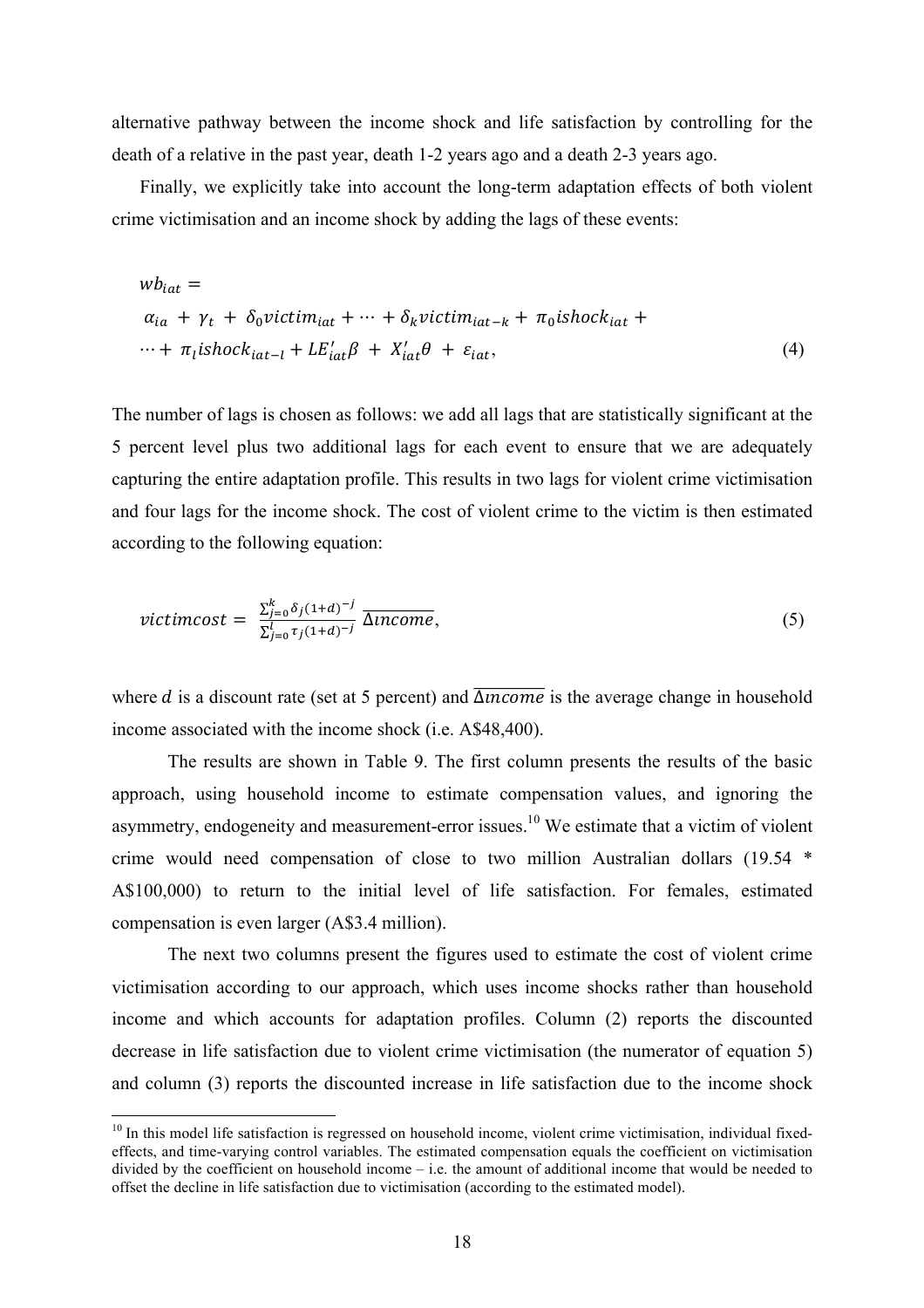(the denominator of equation 5). The final column presents estimated compensation values for all individuals, females and males. It is estimated that, on average, violent crime victims would need to be awarded A\$87,900. The estimated compensation is higher for females (A\$101,800) than for males (A\$79,300). The difference between genders is driven by victimisation having a larger negative effect on the life satisfaction of females than males (column 3), and by the income shock having a smaller positive effect on the life satisfaction of females than males (column 4). In other words, women are more adversely affected by being a victim of physical violence and are less positively affected by receiving a large monetary windfall.

Importantly, the estimated compensation values in Table 9 are not primarily compensating individuals for health problems. The findings in Table 5 suggest that several domains of wellbeing are more adversely affected by victimisation than health. To further demonstrate this important point, we performed a simple decomposition exercise in which the total compensation value is disaggregated by the satisfaction domains presented in Table 5. Each domain-specific compensation value is calculated by multiplying: (i) the total compensation value (Column 4 in Table 9); (ii) the discounted effect of victimisation on that domain (equivalent to Column 2 in Table 9); and (iii) the proportional impact of the domain on individuals' assessment of their overall life satisfaction. The latter is calculated by regressing the difference in overall life satisfaction from before and after the victimisation event on the differences in each of the seven domains. The results of this exercise indicate that the decreases in satisfaction experienced by females with their safety, home, health, community, financial situation, neighbourhood and time equate to compensation values of A\$50,700, A\$19,200, A\$17,900, A\$11,300, A\$1800 A\$528 and A\$300, respectively. The equivalent compensation values for men are A\$17,400, A\$6,900, A\$15,200, A\$7,400, A\$20,100, A\$6200 and A\$6,100. Hence, the largest component of the female compensation value is safety. For males the largest component is financial situation; this domain is most important for men largely because it is by far the most important component of men's overall life satisfaction in this data.

In terms of gaining some consensus on the 'average' amount of compensation required to be awarded to violent crime victims, our estimates are reasonably in-line with those found by Dolan et al. (2005) who used a QALY method to calculate compensation in the UK. However, one important concern with this approach is that it may underestimate total crime victim costs because the QALY weights are based on physical and psychological injuries sustained in a non-criminal context. As noted by Dolan et al. (2005), injuries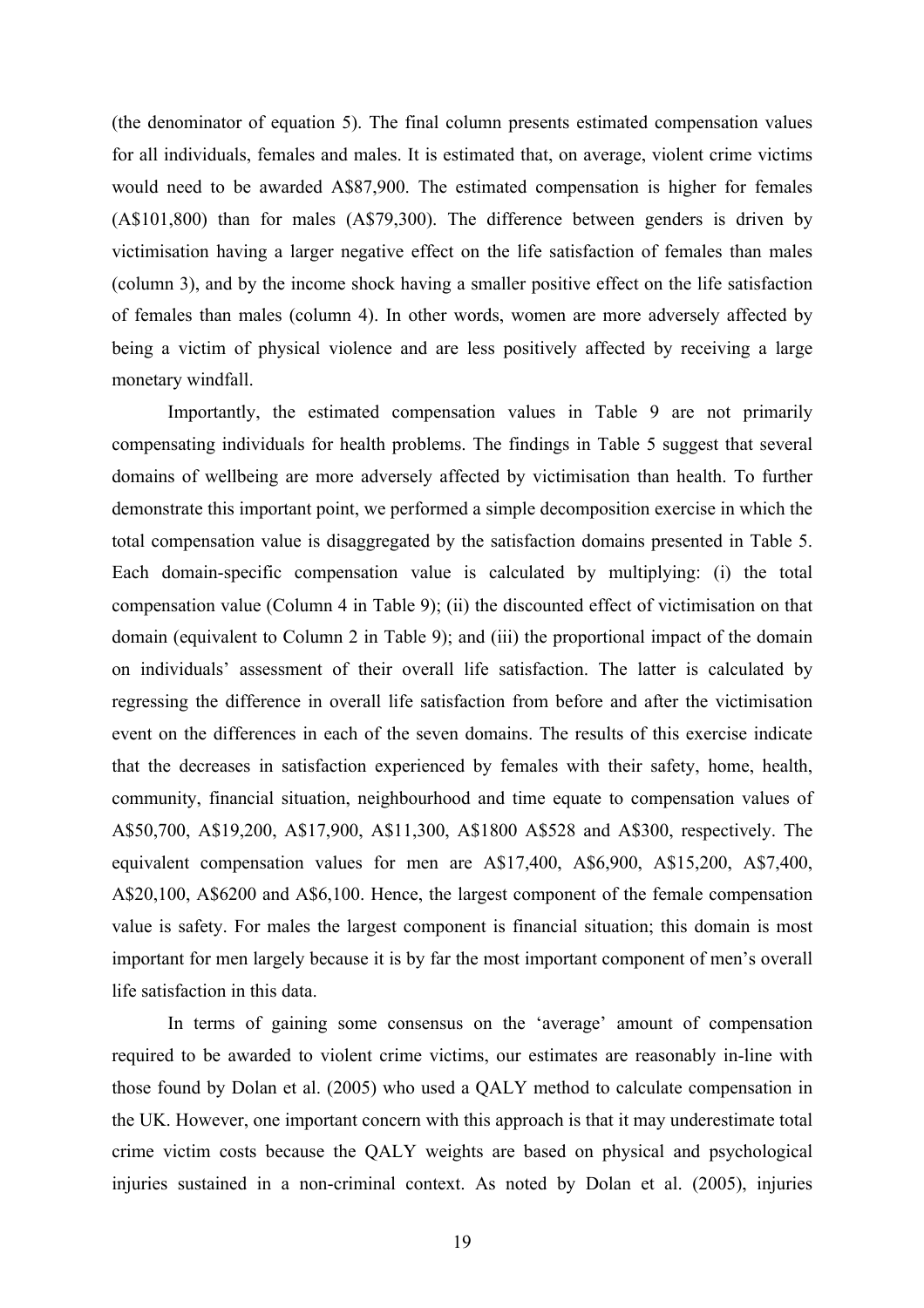sustained as a consequence of crime may well have larger psychological effects than injuries sustained in other circumstances. Society also may value losses associated with crime higher than losses associated with other incidents. Some of the effects, especially psychological and behavioural effects related to, for example, safety concerns at home, or in the neighbourhood, may not be well captured by QALY measures at all. Another approach used by McCollister et al. (2010) is to examine actual compensation awards in the US. They estimate that the intangible victim cost related to pain and suffering is US\$198,212 per rape/sexual assault, US\$13,435 per aggravated assault, and US\$4,976 per robbery. However, evidence based on actual awards does not bypass the issue of the subjectivity underlying the compensation calculation.

Our estimates fall in between those of two recent Australian studies that also use the HILDA survey but focus only on the mental health effects of violent crime: Cornaglia et al. (2014) provide a value of US\$928 and Mervin and Frijters (2014) provide a value of A\$463,533. These studies use fixed-effects regression techniques applied to HILDA data, but fewer waves than we now have available. Both focus only on the SF-36 mental health component score as their measure of wellbeing, which does not capture any of the wider pathways by which a victim's wellbeing can be affected. Our understanding is that the main reason why the estimate of Cornaglia et al. (2014) is relatively small is because the effect of being a victim on the SF-36 mental health component score is small, reducing the 0-100 scale by only 3 points. Consequently, when this small decline in mental health is multiplied by a QALY dollar value (set at A\$50,000), the resulting required compensation to offset this decline is small. In contrast, we believe the main reason why the estimate by Mervin and Frijters (2014) is relatively large is because the relationship between income and the SF-36 score is relatively small, so that a very large amount of compensation is required to offset even a small decline in mental health. Overall, we believe that a focus on overall life satisfaction, and separate sub-domains such as concerns about safety, can add to a fuller understanding of the costs to victims.

#### **7. Conclusions**

Tribunals, judges and juries have to make judgements everyday on the costs incurred by victims of violent crime and to decide upon an appropriate compensation amount. While it is relatively straightforward to calculate some of the short-term direct costs, such as lost wages from work absenteeism, health care costs and property damage, the intangible and potentially long-term wellbeing costs associated with pain, psychological distress and behavioural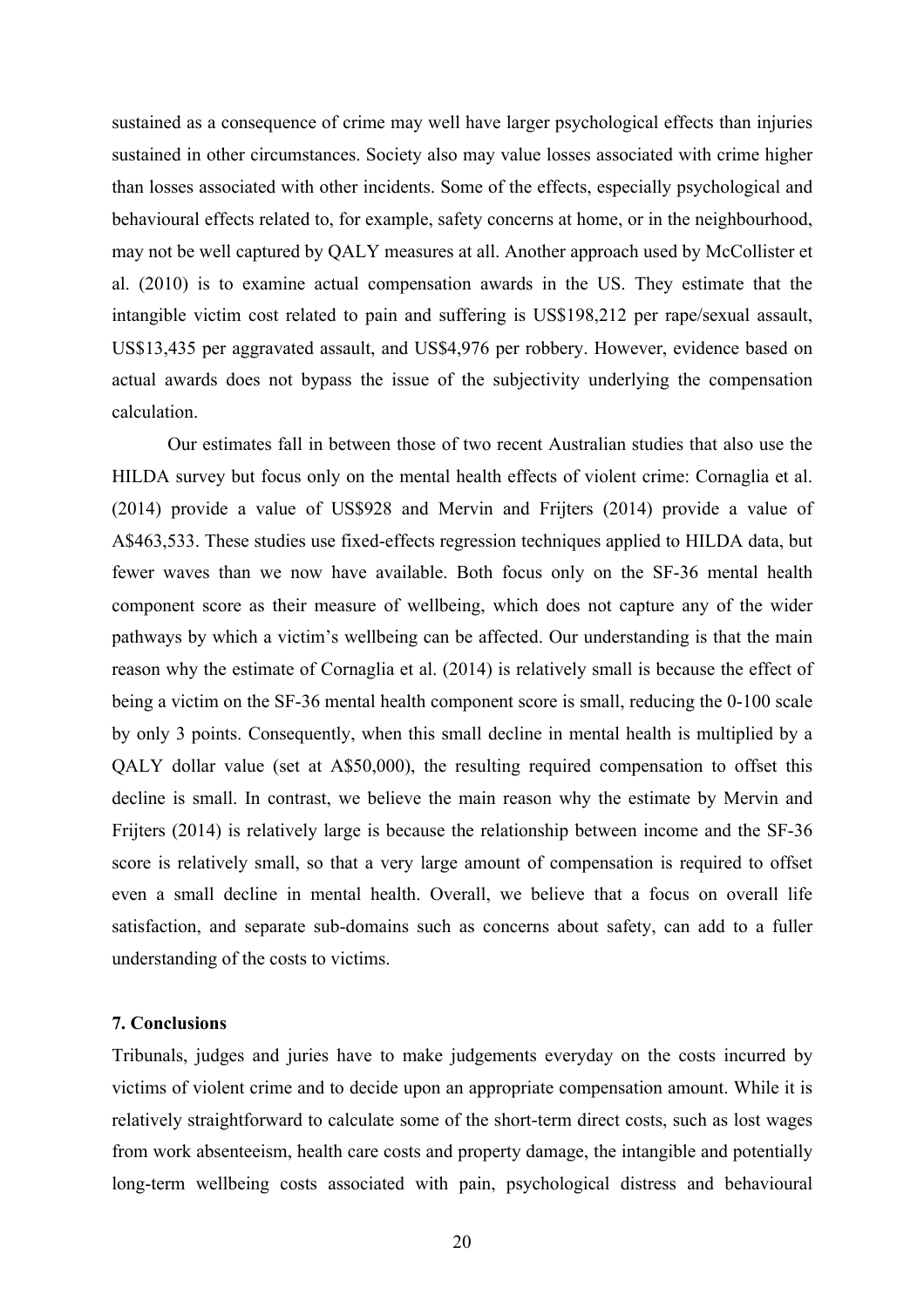change are much more difficult to evaluate. It has been argued that this difficulty means that there is a great deal of unexplained variation in awards, and that individuals may not be able to reasonably undertake these assessments (Ubel and Loewenstein, 2008; Boyce and Wood, 2010). In this respect, Dolan et al. (2005) stress the need for much better information about the long-term physical and psychological consequences of being a victim of crime.

In recent years economists have applied a variety of empirical techniques to estimate the cost of crime to victims, and therefore to help reduce the subjectivity around compensation for victims. In this paper, we contribute to this literature by analysing data from two Australian longitudinal surveys that uniquely ask respondents in every wave if they have been a victim of violent crime, along with many questions about their wellbeing in different aspects of their life. We are unaware of any other longitudinal surveys that collect this information, and the data allow us to use empirical models that control for selection into violent crime and for adaptation to both financial gains and victimisation when calculating compensation. Our modelling strategy essentially mirrors the court process by estimating the amount of compensation a victim of violent crime would need to return them to their previctimisation level of wellbeing, or in other words, to make them 'whole' again. A key feature of this task has been to obtain a better estimate of the underlying relationship between income and wellbeing by exploiting information on positive income shocks.

Using estimates from individual-area fixed-effects models that allow for adaptation to crime, we calculate that A\$88,000 would be required to compensate the average victim of violent crime. This amount is greater for females (A\$102,000) than males (\$79,000). Importantly, the compensation values are not primarily compensating individuals for health problems, with our findings indicating that several domains of wellbeing are much more adversely affected by victimisation: a victimised female is most dissatisfied about her domestic relationship and her safety at home whereas a victimised man is most dissatisfied about his safety in his neighbourhood. Our results therefore highlight the importance of considering non-health related effects when considering compensation awards.

Since the HILDA survey data we use collects wellbeing information from all adults in the household, we can also estimate the externality effect of violent crime on other household members. We find evidence that the amount of compensation would need to be greater if the wellbeing losses of female family members are considered. An important question then is whether such wellbeing loss should be factored into compensation awards. The Journeys Home data also enables us to shed some light on whether the wellbeing response of victims is dependent on who is the perpetrator of the crime. Our estimates suggest that compensation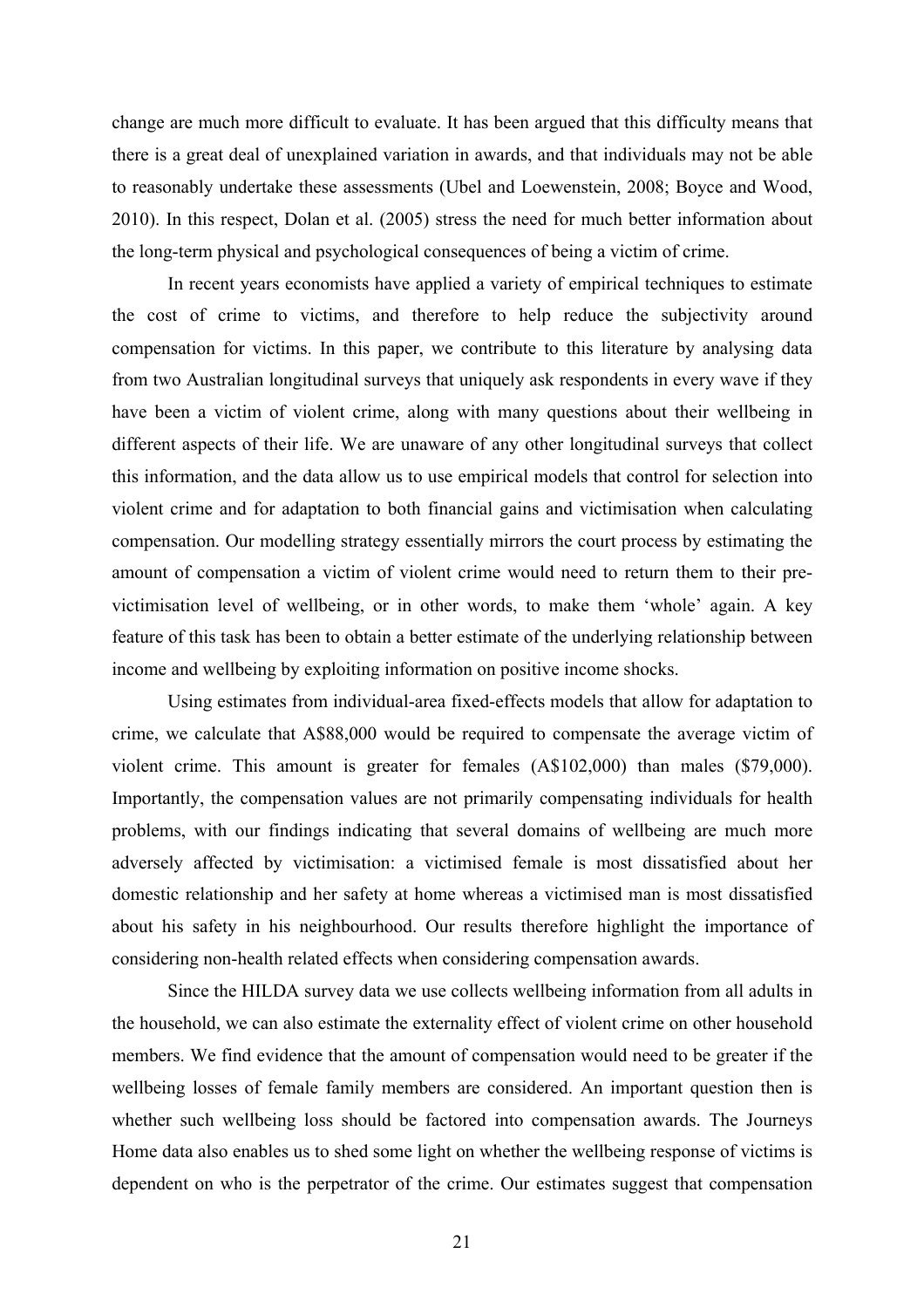values need to be larger for females if the perpetrator of the crime is a stranger rather than a partner, friend or relative, at least using this sample of the most vulnerable individuals.

We believe that the compensation estimates we present, together with those of other studies using alternative techniques, can reduce the subjectivity of awards to victims in the court and tribunal systems. For example, judges and juries within the current court system could be given a benchmark for the 'average' amount of compensation for victims, which they can then use to pivot around, given the nature and severity of particular cases. These estimates could also be useful when setting maximum limits for tribunals systems.

#### **References**

Aizer, A. (2010). The gender wage gap and domestic violence. *American Economic Review*, 100, pp. 1847-1859.

Ambrey, C.L., Fleming, C.M. and Manning, M. (2014). Perception or reality, what matters most when it comes to crime in your Neighbourhood? *Social Indicators Research,* 199, pp. 877-896.

Au, N. and Johnston, D.W. (2015). Too much of a good thing? Exploring the impact of wealth on weight. *Health Economics,* forthcoming. doi: 10.1002/hec.3094.

Australian Bureau of Statistics (2001). *Statistial Geography Volume 1: Australian Standard Geographical Classification (ASGC)*. Canberra.

Australian Bureau of Statistics (2012). *National Crime Statistics – Year Book Australia, 2012*. Canberra.

Australian Bureau of Statistics (2013a). *Recorded Crime - Victims, Australia, 2012*. Canberra.

Australian Bureau of Statistics (2013b). *Crime Victimisation, Australia, 2011-12*. Canberra.

Braakmann, N. (2013). Crime, health and wellbeing - Longitudinal evidence from Mexico. MPRA Paper No. 44885, Ludwig-Maximilians University, Munich.

Breslau, N., Kessler, R.C., Chilcoat, H.D., Schultz, L.R., Davis, G.C. and Andreski, P. (1998). Trauma and posttraumatic stress disorder in the community: The 1996 Detroit area survey of trauma. *Archives of General Psychiatry*, 55, pp. 626-632.

Breslau, N., Peterson, E.L. and Schultz, L.R. (2008). A second look at prior trauma and the posttraumatic stress disorder effects of subsequent trauma: A prospective epidemiology study. *Archives of General Psychiatry*, 65, pp. 431-437.

Bonanno, G.A. (2004). Loss, trauma, and human resilience: Have we underestimated the human capacity to thrive after extremely aversive events? *American Psychologist*, 59, pp. 20- 28.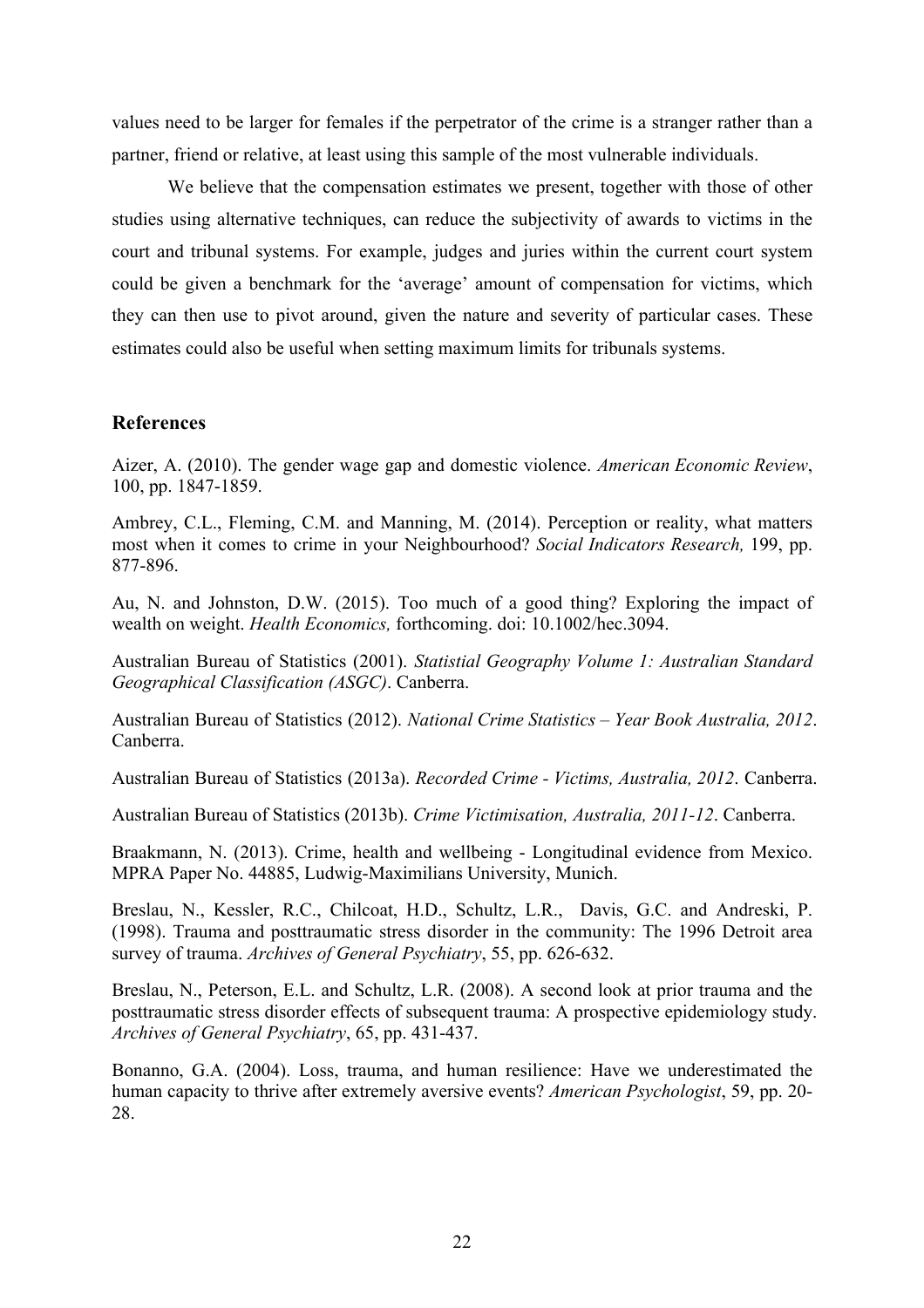Boyce, C.J. and Wood, A.M. (2010). Money or mental health: The cost of alleviating psychological distress with monetary compensation versus psychological therapy. *Health Economics, Policy and Law*, 5, pp. 509-516.

Boyce, C.J., Wood, A.M., Banks, J., Clark, A.E. and Brown, G.D.A. (2013). Money, wellbeing, and loss aversion: Does a loss in income have a greater effect on well-being than an equivalent income gain? *Psychological Science,* 24*,* pp. 2557-2562

Carroll, N., Frijters, P. and Shields, M.A. (2009). Quantifying the costs of drought: New evidence from life satisfaction data. *Journal of Population Economics*, 22, pp. 445–61.

Chalfin, A.J. (2014). The economic cost of crime. In W. Jennings (ed.), *The Encyclopedia of Crime and Punishment*, Wiley-Blackwell.

Cornaglia, F., Feldman, N.E. and Leigh, A. (2014). Crime and mental well-being. *Journal of Human Resources*, 49, pp. 110-140.

Cohen, M.A. (1988). Pain, suffering, and jury awards: A Study of the cost of crime to victims. *Law and Society Review*, 22, pp. 537-556.

Cohen, M.A. (2005). *The Costs of Crime and Justice*. London and New York: Routledge.

Cohen, M.A. (2008). The effect of crime on life satisfaction. *Journal of Legal Studies*, 37, pp. S325-S353.

Cohen, M.A. and Bowles, R. (2010). Estimating costs of crime. In A.R. Piqeero and D. Weisburd (eds), *Handbook of Quantitative Criminology.* Springer New York.

Cohen, M. A., Rust, R. T., Steen, S., & Tidd, S. T. (2004). Willingness-to-pay for crime control programs. *Criminology*, 42(1), pp.89-110.

Criminal Injuries Compensation Authority (2014). Criminal injuries compensation: A guide. https://www.gov.uk/criminal-injuries-compensation-a-guide, accessed 16 January 2015.

Deaton, A., Fortson, J. and Tortora, R. (2009). Life (evaluation), HIV/AIDS, and Death in Africa. National Bureau of Economic Research Working Paper No. 14637.

Dolan, P., Loomes, G., Peasgood, T. and Tsuchiya, A. (2005). Estimating the intangible victim costs of violent crime. *British Journal of Criminology*, 45, pp. 958-976.

Dustmann, C. and Fasani, F. (2015). The effect of local area crime on mental health. *Economic Journal*, forthcoming (DOI: 10.1111/ecoj.12205).

Farmer, A. and Tiefenthaler, J. (2003). Explaining the Recent Decline in Domestic Violence. *Contemporary Economic Policy*, 21, pp. 158-172.

Federal Bureau of Investigation (2013). *Uniform Crime Report: Crime in the United States, 2012*. Washington DC, Fall.

Frijters, P., Johnston, D.W. and Shields, M.A. (2011). Life satisfaction dynamics with quarterly life event data. *Scandinavian Journal of Economics*, 113, pp. 190-211.

Geistfeld, M. (1995). Placing a price on pain and suffering: A method for helping juries determine tort damages for nonmonetary injuries. *California Law Review*, 83, pp. 773–852.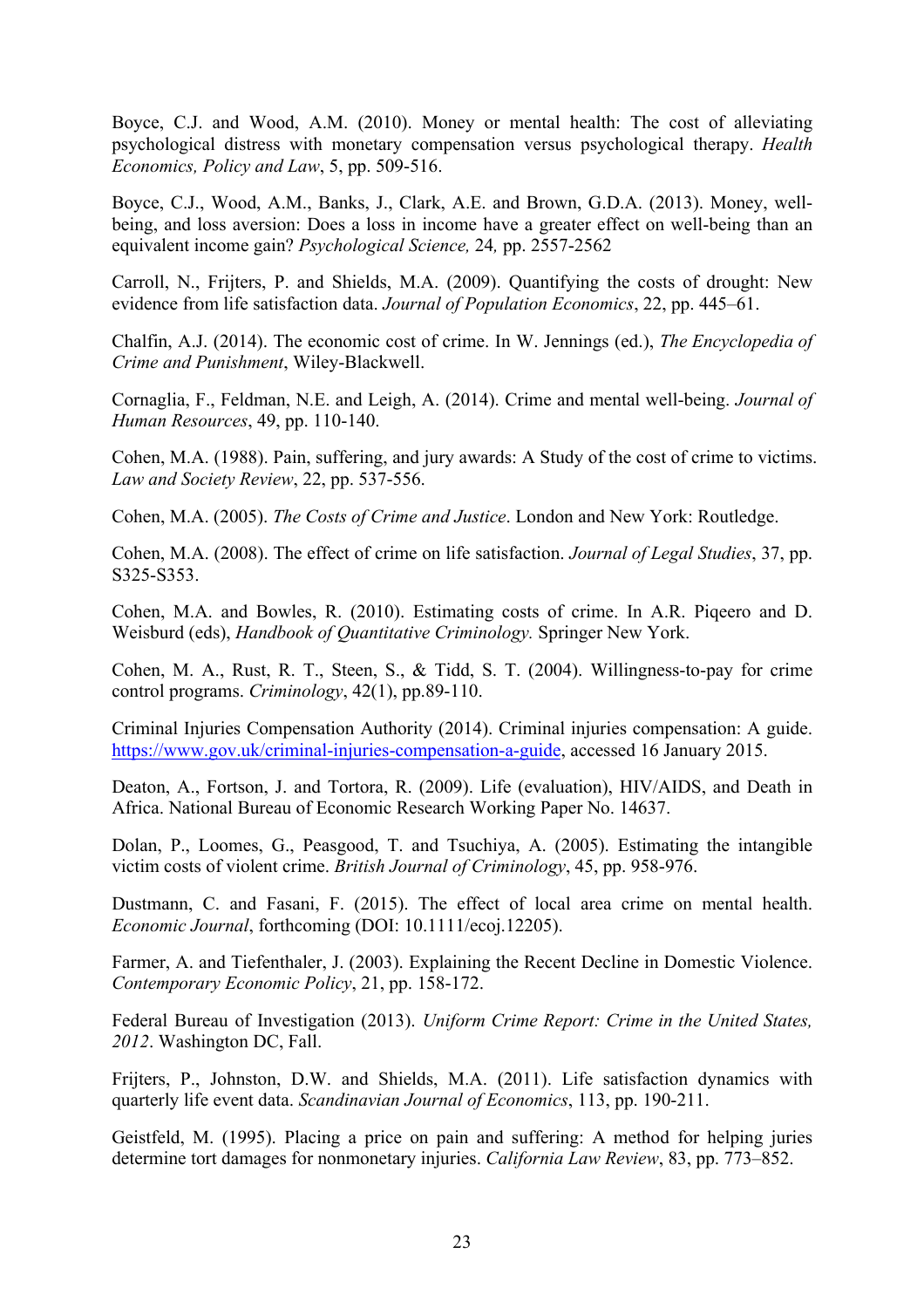Geistfeld, Mark. 1995. Placing a Price on Pain and Suffering: A Method for Helping Juries Determine Tort Damages for Nonmonetary Injuries. *California Law Review* 83:773–852.

Hanslmaier, M. (2013). Crime, fear and subjective well-being: How victimisation and street crime affect fear and life satisfaction. *European Journal of Criminology*, 10, pp. 515-533.

Hidrobo, M. and Fernald, L. (2013). Cash transfers and domestic violence. *Journal of Health Economics*, 32, pp. 304-319.

Janke, K., Propper, C. and Shields, M.A. (2013). Does violent crime deter physical activity? IZA Discussion Paper, No. 7545, Bonn.

Kitchen, P. and Williams, A. (2010). Quality of life and perceptions of crime in Saskatoon, Canada. *Social Indicators Research*, 95, pp. 33-61.

Komesar, N.K. (1973). A theoretical and empirical study of victims of crime. *The Journal of Legal Studies*, 2, pp. 301-321.

Kuroki, M. (2013). Crime victimisation and subjective well-being: Evidence from happiness data. *Journal of Happiness Studies*, 14, pp. 783-794.

Levinson, A. (2012). Valuing public goods using happiness data: The case of air quality. *Journal of Public Economics*, 96, pp. 869-880.

Luechinger, S. (2010). Life satisfaction and transboundary air pollution. *Economics Letters*, 107, pp. 4-6.

McCollister, K.E., French, M.T. and Fang, H. (2010). The cost of crime to society: New crime-specific estimates for policy and program evaluation. *Drug and Alcohol Dependence*, 108, pp. 98-109.

Mervin, M.C. and Frijters, P. (2014). Is shared misery double misery?" *Social Science & Medicine*, 107, pp. 68-77.

Michalos, Alex C., and Bruno D. Zumbo. 2000. "Criminal Victimisation and the Quality of Life." *Social Indicators Research* no. 50 (3). pp. 245-295.

Moore, S.C. (2006). The value of reducing fear: an analysis using the European Social Survey." *Applied Economics*, 38, pp. 115-117.

Oswald, A.J., and Powdthavee, N. (2008a). Does happiness adapt? A longitudinal study of disability with implications for economists and judges. *Journal of Public Economics*, 92, pp. 1061-1077.

Oswald, A.J. and Powdthavee, N. (2008b). Death, happiness, and the calculation of compensatory damages. *Journal of Legal Studies*, 37, pp. S217-S251.

Ozer, E.J., Best, S.R., Lipsey, T.L. and Weiss, D.S. (2003). Predictors of posttraumatic stress disorder and symptoms in adults: A meta-analysis. *Psychological Bulletin*, 129, pp. 52-73.

Powdthavee, N. (2005). Unhappiness and crime: Evidence from South Africa. *Economica*, 72, pp. 531-547.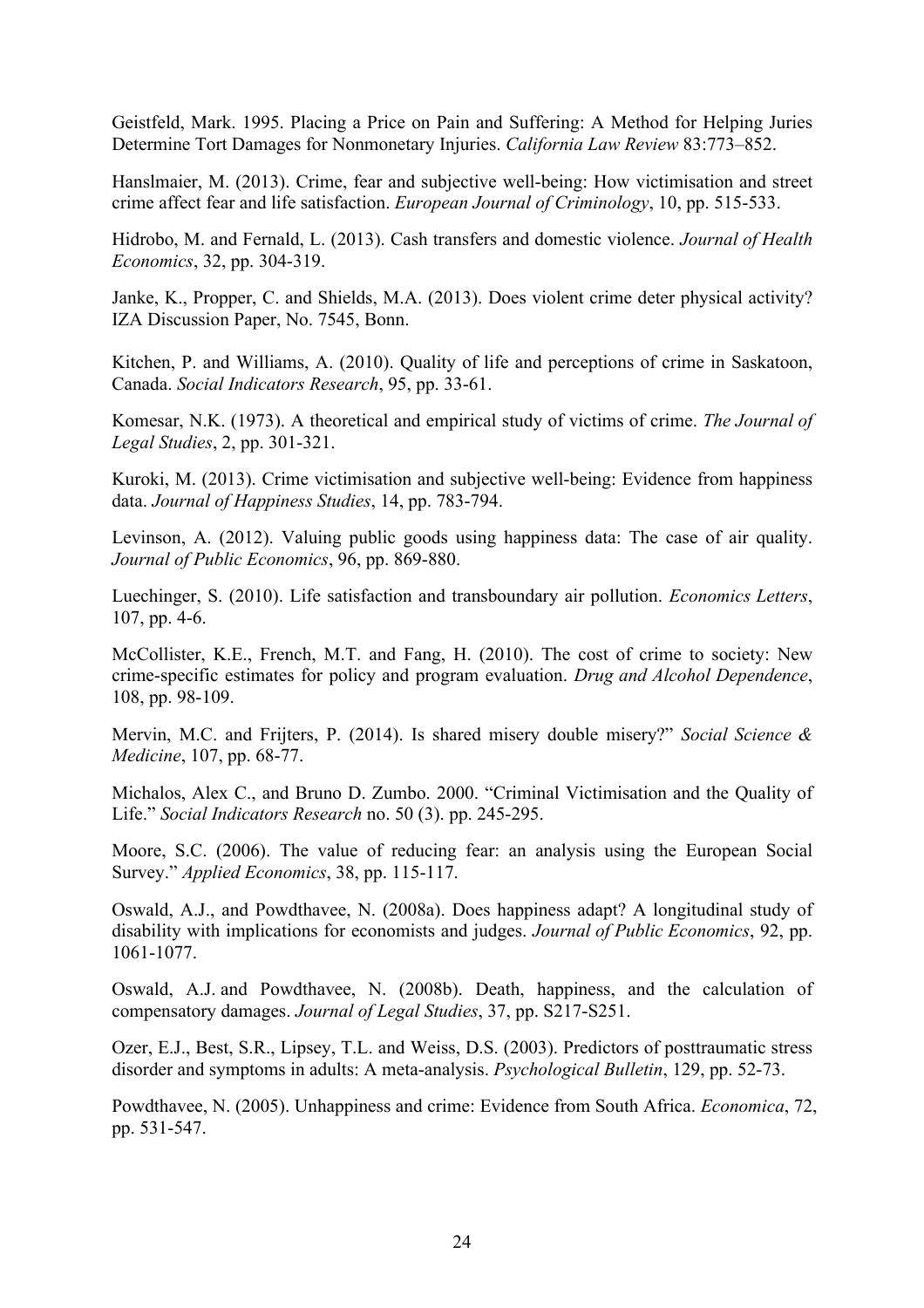Staubli, S., Killias, M. and Bruno S.F. (2014). Happiness and victimisation: An empirical study for Switzerland. *European Journal of Criminology*, 11, pp. 57-72.

Schwartz, V.E. and Silverman, C. (2004). Hedonic damages: The rapidly bubbling cauldron. *Brooklyn Law Review*, 69, pp. 1037–71.

Ubel, P.A. and Loewenstein, G. (2008). Pain and suffering awards: They shouldn't be (just) about pain and suffering. *Journal of Legal Studies*, 37, pp. S195-S216.

van Praag, B.M.S. and Baarsma, B.E. (2005). Using happiness surveys to value intangibles: The case of airport noise. *Economic Journal*, 115, pp. 224-246.

van den Berg, B. and Ferrer-i-Carbonell, A. (2007). Monetary valuation of informal care: the well-being valuation method. *Health Economics*, 16, pp. 1227-1244.

Victorian Victims of Crime Assistance Tribunal (2015). *Primary Victims*. https://www.vocat.vic.gov.au/financial-assistance-available/victim-categories/primaryvictims , accessed on 16 January 2015.

Wooldridge, J.M. (2010). *Econometric Analysis of Cross Section and Panel Data*, 2nd ed. The MIT Press: Cambridge, Massachusetts, London, England.

Wooden, M., Bevitt, A., Chigavazira, A., Greer, N., Johnson, G., Killackey, E., Moschion, J., Scutella, R., Tseng, Y. and Watson, N. (2012). Introducing 'Journeys Home'. *Australian Economic* Review, 45, pp. 368‑78.

Zlotnick, C., Johnson, D.M. and Kohn, R. (2006). Intimate partner violence and long-term psychosocial functioning in a national sample of American women. *Journal of Interpersonal Violence*, 21, pp. 262-275.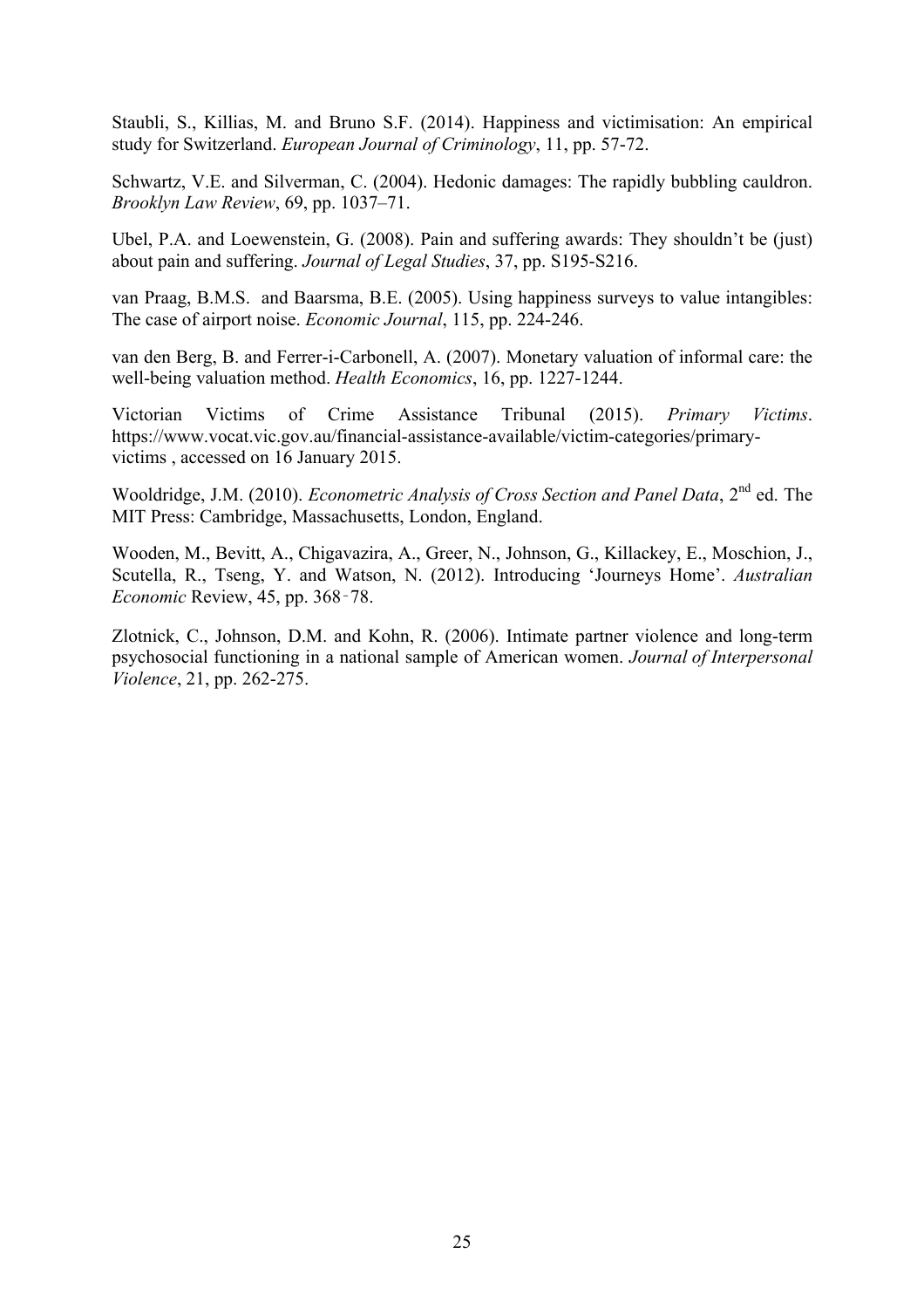



Figure 2: Mean Rates of Violent Crime Victimisation by Age, Gender and Neighbourhood SES

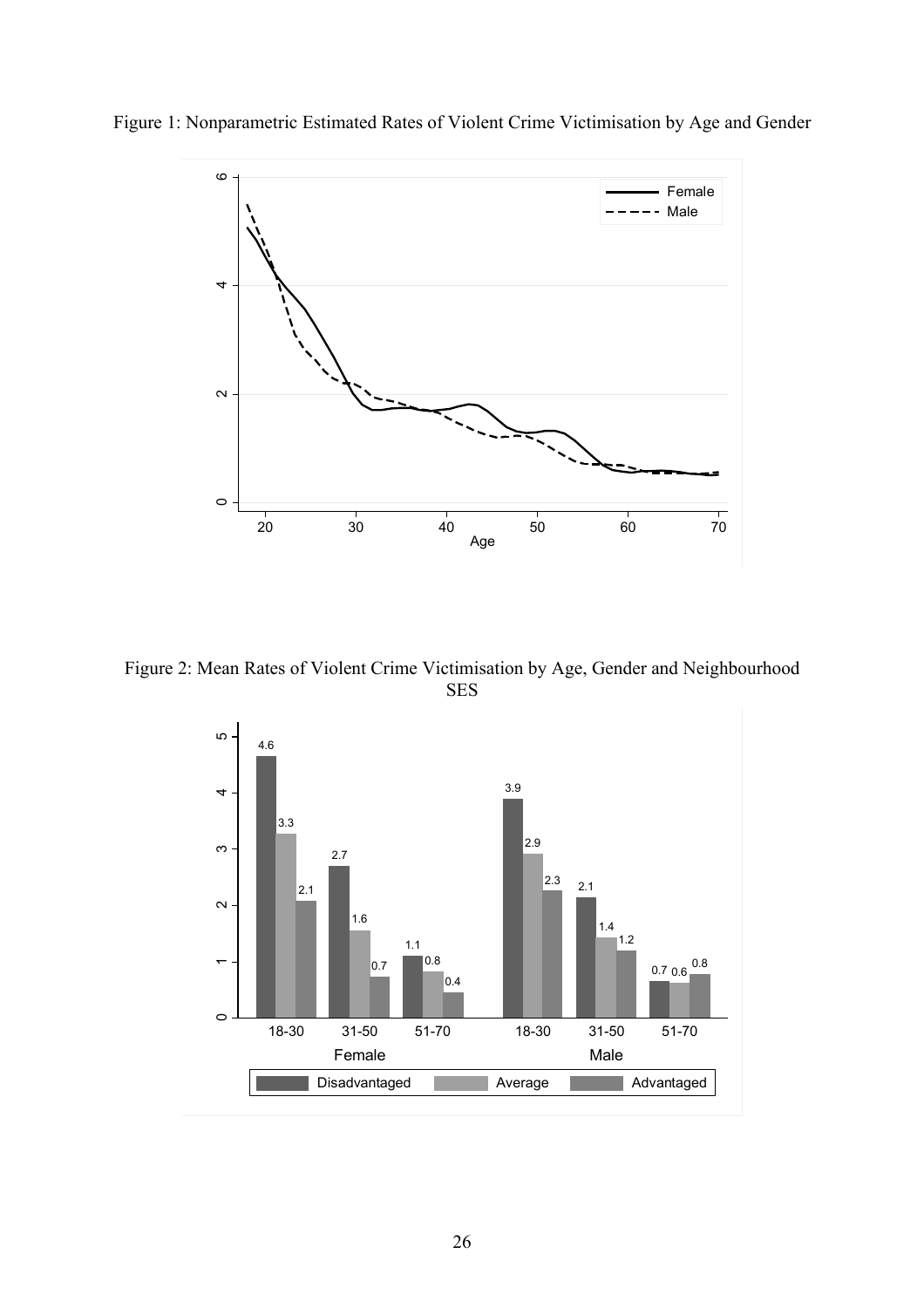

Figure 3: Distributions of Overall Life Satisfaction Scores from HILDA and Journeys Home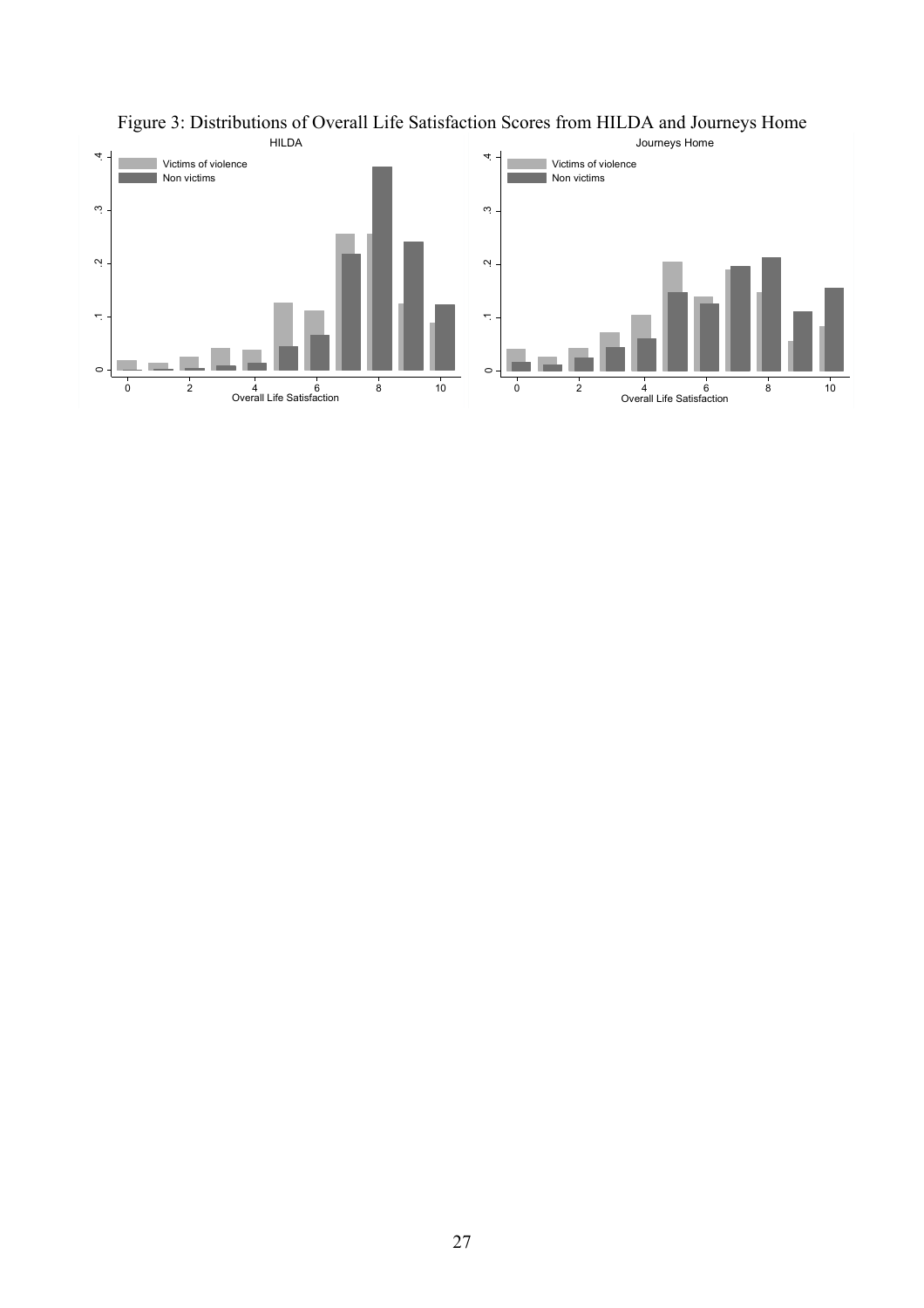| Total number                |         | Females             |                     |         | Males               |                     |                     |
|-----------------------------|---------|---------------------|---------------------|---------|---------------------|---------------------|---------------------|
| across waves                | 18-30   | $31 - 50$           | $51 - 70$           | 18-30   | $31 - 50$           | 51-70               | Total               |
|                             | 206     | 177                 | 44                  | 189     | 167                 | 53                  | 836                 |
|                             | $[74%]$ | [68%]               | [73%]               | [79%]   | $[76\%]$            | $[80\%]$            | $[74\%]$            |
| $\mathcal{D}_{\mathcal{L}}$ | 48      | 52                  | 11                  | 33      | 34                  | 12                  | 190                 |
|                             | [17%]   | $[20\%]$            | [18%]               | [14%]   | [15%]               | [18%]               | [17%]               |
| 3                           | 19      | 16                  | 2                   | 9       | 12                  |                     | 59                  |
|                             | $[7\%]$ | $[6\%]$             | $\left[3\% \right]$ | $[4\%]$ | $\lceil 5\% \rceil$ | $\lceil 2\% \rceil$ | $\left[5\% \right]$ |
| 4 or more                   | 7       | 14                  | 3                   | 9       | 8                   | $\theta$            | 41                  |
|                             | [3%]    | $\lceil 5\% \rceil$ | $\lceil 5\% \rceil$ | $[4\%]$ | $[4\%]$             | $[0\%]$             | $[4\%]$             |
| Total                       | 280     | 259                 | 60                  | 240     | 221                 | 66                  | 1126                |

Table 1: Numbers of HILDA respondents reporting violent crime victimisation by age, gender and frequency of occurrence

Note: Sample consists of HILDA respondents who report being a victim of physical violence in any of the 11 waves. Figures are the counts of individuals in each cell. Figures in brackets are the percentages of individuals per column.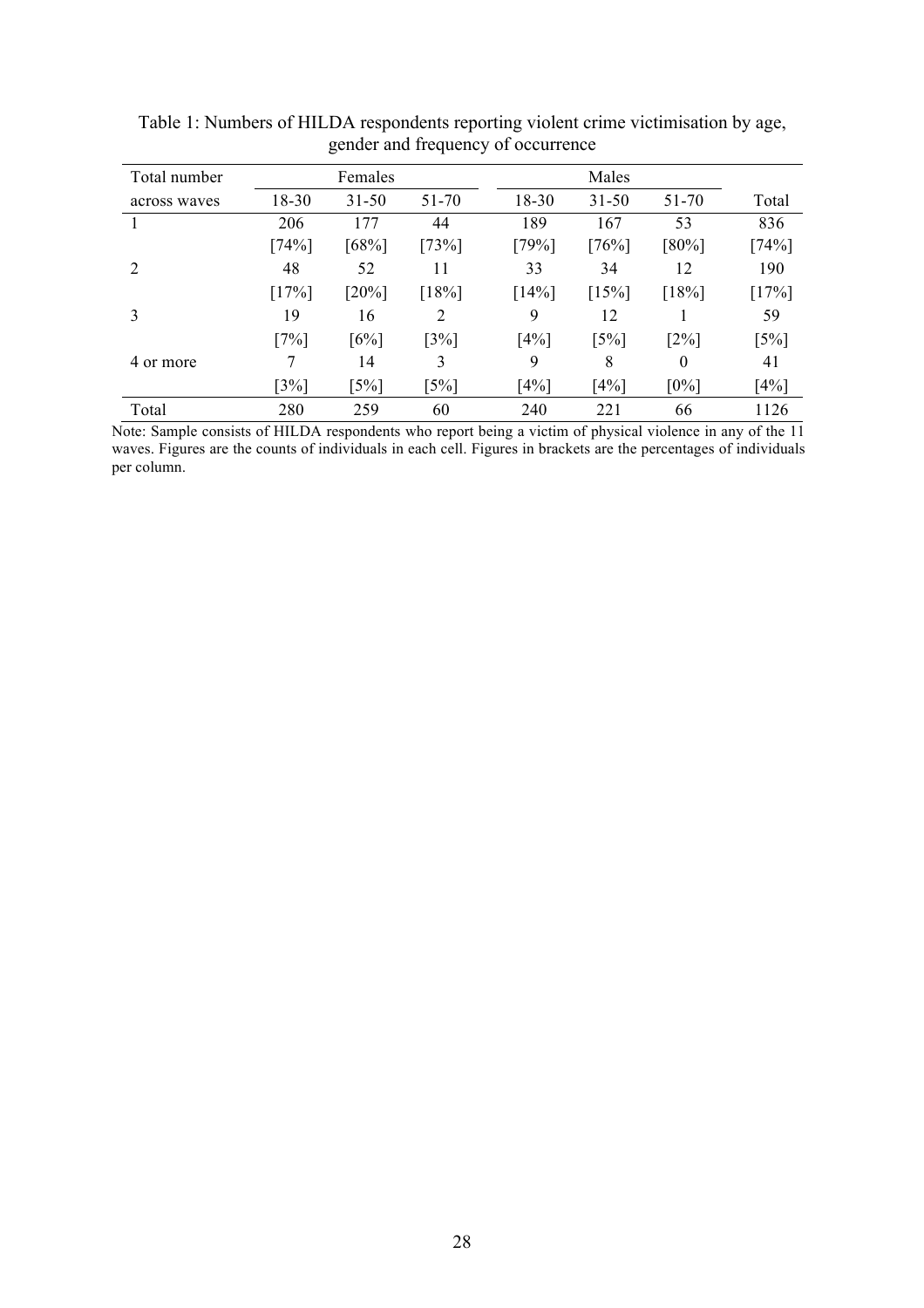|                          | Pooled OLS Models |         |                       |         | <b>Fixed-Effects Models</b> |         |          |         |
|--------------------------|-------------------|---------|-----------------------|---------|-----------------------------|---------|----------|---------|
|                          | Females           |         | Males                 |         | Females                     |         | Males    |         |
| Aged 30-44               | $-0.006***$       | (0.002) | $-0.005***$           | (0.002) | $-0.002$                    | (0.003) | $-0.003$ | (0.004) |
| Aged 45-59               | $-0.008***$       | (0.001) | $-0.007***$           | (0.002) | $-0.002$                    | (0.004) | 0.002    | (0.005) |
| Aged $60+$               | $-0.010***$       | (0.002) | $-0.010***$           | (0.002) | $-0.002$                    | (0.004) | 0.004    | (0.006) |
| Married / cohabitating   | $-0.005***$       | (0.001) | $-0.007***$           | (0.001) | 0.002                       | (0.003) | $-0.004$ | (0.004) |
| Divorced / separated     | 0.002             | (0.001) | $-0.001$              | (0.002) | $-0.007$                    | (0.004) | 0.003    | (0.008) |
| Number of children in HH | 0.001             | (0.001) | $-0.000$              | (0.001) | $0.002^{\degree}$           | (0.001) | 0.001    | (0.001) |
| Number of adults in HH   | $0.001^*$         | (0.001) | 0.000                 | (0.001) | 0.002                       | (0.001) | $-0.000$ | (0.001) |
| Reside in rural area     | $-0.002$ **       | (0.001) | $-0.001$              | (0.001) | $-0.022$                    | (0.017) | 0.017    | (0.010) |
| University degree        | $-0.002$ **       | (0.001) | $-0.001$              | (0.001) | $-0.009$                    | (0.010) | $-0.007$ | (0.013) |
| Diploma / certificate    | 0.001             | (0.001) | 0.001                 | (0.001) | $-0.006$                    | (0.005) | $-0.002$ | (0.008) |
| High school graduate     | $-0.001$          | (0.001) | $-0.001$              | (0.002) | $-0.007$                    | (0.008) | $-0.001$ | (0.012) |
| Employed full-time       | $-0.004***$       | (0.001) | $-0.006***$           | (0.002) | 0.002                       | (0.002) | 0.003    | (0.004) |
| Employed part-time       | $-0.005***$       | (0.001) | $-0.002$              | (0.002) | 0.000                       | (0.002) | 0.005    | (0.004) |
| Unemployed               | 0.001             | (0.004) | 0.000                 | (0.004) | $-0.001$                    | (0.005) | $-0.001$ | (0.007) |
| Retired                  | $-0.004***$       | (0.001) | $-0.004$ <sup>*</sup> | (0.002) | $-0.001$                    | (0.002) | 0.005    | (0.004) |
| Log real HH income       | $-0.001$          | (0.001) | $-0.001$              | (0.001) | $-0.001$                    | (0.001) | 0.001    | (0.002) |
| Home owner               | $-0.006***$       | (0.001) | $-0.005***$           | (0.001) | $-0.001$                    | (0.003) | $-0.002$ | (0.004) |
| Neighbourhood SES index  | $-0.001$          | (0.000) | 0.000                 | (0.000) | 0.000                       | (0.002) | $-0.000$ | (0.003) |
| Unemployment rate        | 0.000             | (0.001) | $-0.001$              | (0.001) | 0.000                       | (0.001) | $-0.000$ | (0.001) |
| F-test p-value           | < 0.001           |         | < 0.001               |         | 0.696                       |         | 0.163    |         |
| Sample size              | 51886             |         | 45462                 |         | 51886                       |         | 45462    |         |

Table 2: Determinants of Violent Crime Victimisation from Cross-Sectional and Panel Models using HILDA Data

Notes: The dependent variable is victimisation in the next 12 months. Figures are estimated coefficients. Standard errors clustered at the area level are presented in parentheses. The F-test p-value refers to a joint significance test of all presented covariates. Included in each model but not shown are year dummies. The fixed-effects models include individual-area fixedeffects. \*,\*\*\* and \*\*\* denote statistical significance at the 10%, 5% and 1% levels, respectively.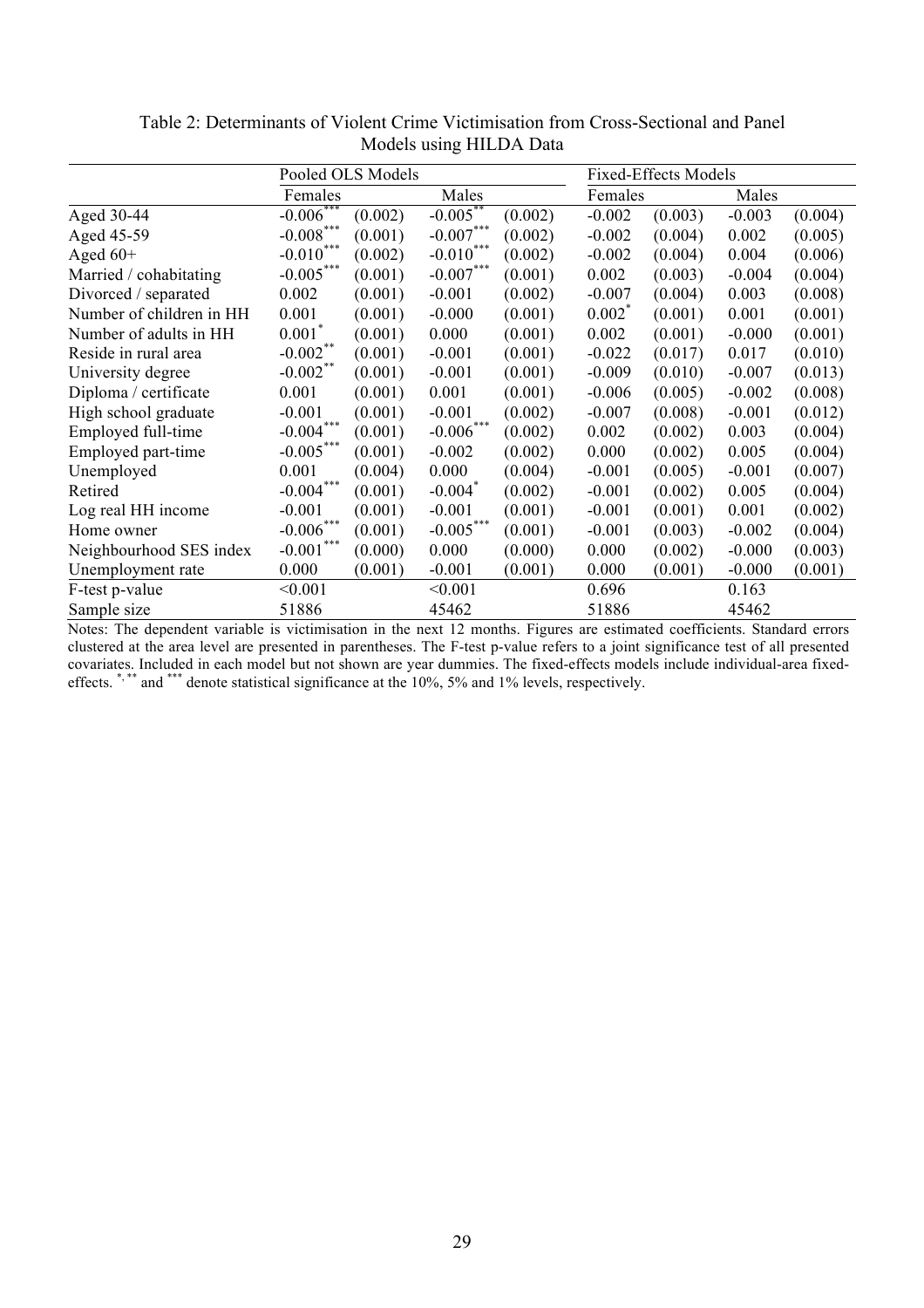|     |                                      | Females  |         | Males    |         |
|-----|--------------------------------------|----------|---------|----------|---------|
| (A) | Life overall                         | $-0.003$ | (0.006) | $-0.003$ | (0.006) |
| (B) | How safe you feel                    | 0.006    | (0.005) | $-0.001$ | (0.006) |
|     | The home in which you live           | $-0.003$ | (0.004) | $-0.002$ | (0.005) |
|     | The neighbourhood in which you live  | 0.005    | (0.005) | 0.006    | (0.006) |
|     | Your health                          | 0.003    | (0.004) | $-0.003$ | (0.005) |
|     | Feeling part of your local community | $-0.001$ | (0.004) | 0.003    | (0.004) |
|     | Your financial situation             | $-0.001$ | (0.004) | 0.005    | (0.004) |
|     | The amount of free time you have     | 0.001    | (0.003) | $-0.001$ | (0.003) |
| (C) | Relationship with your partner       | $-0.005$ | (0.005) | 0.001    | (0.004) |
| (D) | People being hostile and aggressive  | 0.005    | (0.005) | 0.001    | (0.005) |
|     | Burglary and theft                   | $-0.000$ | (0.005) | $-0.002$ | (0.006) |
|     | Vandalism and damage to property     | $-0.004$ | (0.005) | $-0.003$ | (0.005) |

Table 3: Relationships between Future Violent Crime Victimisation, Current Satisfaction Levels and Current Neighbourhood Perceptions using HILDA Data

Notes: Each column presents estimated coefficients from four individual-area fixed-effect models of violent crime in the next year. Each satisfaction measure has been rescaled to range from 0 (totally dissatisfied) to 1 (totally satisfied). Each neighbourhood measure has been rescaled to range from 0 (never happens) to 1 (very common). Included in each model but not shown are the covariates age, employment status, household income, year, and the life events presented in Table 4. The sample sizes for models (A) and (B) equal 51886 and 45462 for females and males, respectively. The sample sizes for model (C) equal 38163 and 35348. The sample sizes for model (D) equal 27570 and 24974. Standard errors clustered at the area level are presented in parentheses. \*,\*\*\* and \*\*\* denote statistical significance at the 10%, 5% and 1% levels, respectively.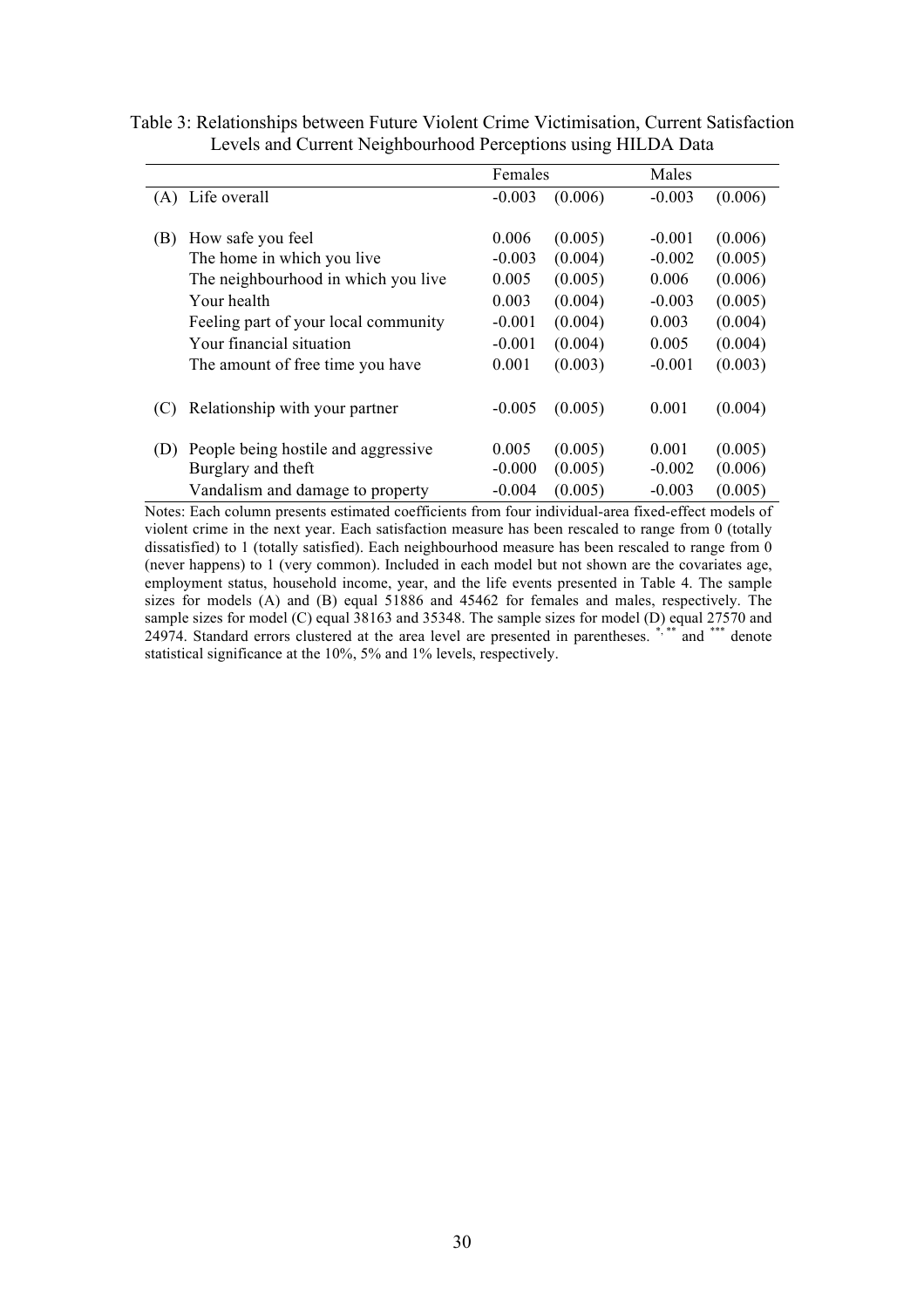|                                    | Females                 |         | Males       |         |
|------------------------------------|-------------------------|---------|-------------|---------|
| Victim of physical violence        | $-0.398$ <sup>***</sup> | (0.074) | $-0.300***$ | (0.070) |
| Major worsening in finances        | $-0.514***$             | (0.044) | $-0.498***$ | (0.042) |
| Death of spouse or child           | $-0.420***$             | (0.087) | $-0.297***$ | (0.102) |
| Victim of a property crime         | $-0.054$ <sup>*</sup>   | (0.029) | $-0.087***$ | (0.027) |
| Fired or made redundant            | $-0.052$                | (0.044) | $-0.017$    | (0.036) |
| Serious injury/illness to relative | $-0.029$ **             | (0.014) | $-0.027$ *  | (0.015) |
| Death of a close friend            | $-0.001$                | (0.017) | $-0.026$    | (0.018) |
| Death of close relative            | 0.008                   | (0.016) | $-0.001$    | (0.016) |
| Promoted at work                   | $0.039^{*}$             | (0.021) | 0.027       | (0.019) |
| Retired from the workforce         | $0.107***$              | (0.040) | $-0.023$    | (0.039) |
| Changed jobs                       | $0.046***$              | (0.018) | $0.059***$  | (0.018) |
| Major improvement in finances      | $0.144***$              | (0.026) | $0.110***$  | (0.028) |
| Sample size                        | 55939                   |         | 49521       |         |

Table 4: Estimated Effects of Violent Crime Victimisation and other Life Events on Overall Life Satisfaction using HILDA Data

Notes: Figures are estimated coefficients from two individual-area fixed-effect models of overall life satisfaction. Standard errors clustered at the area level are presented in parentheses. The satisfaction measure ranges from 0 (totally dissatisfied) to 10 (totally satisfied). Included in each model but not shown are are the covariates age, employment status, household income and year.  $\cdot$   $\cdot$  and  $\cdot$   $\cdot$  denote statistical significance at the 10%, 5% and 1% levels, respectively.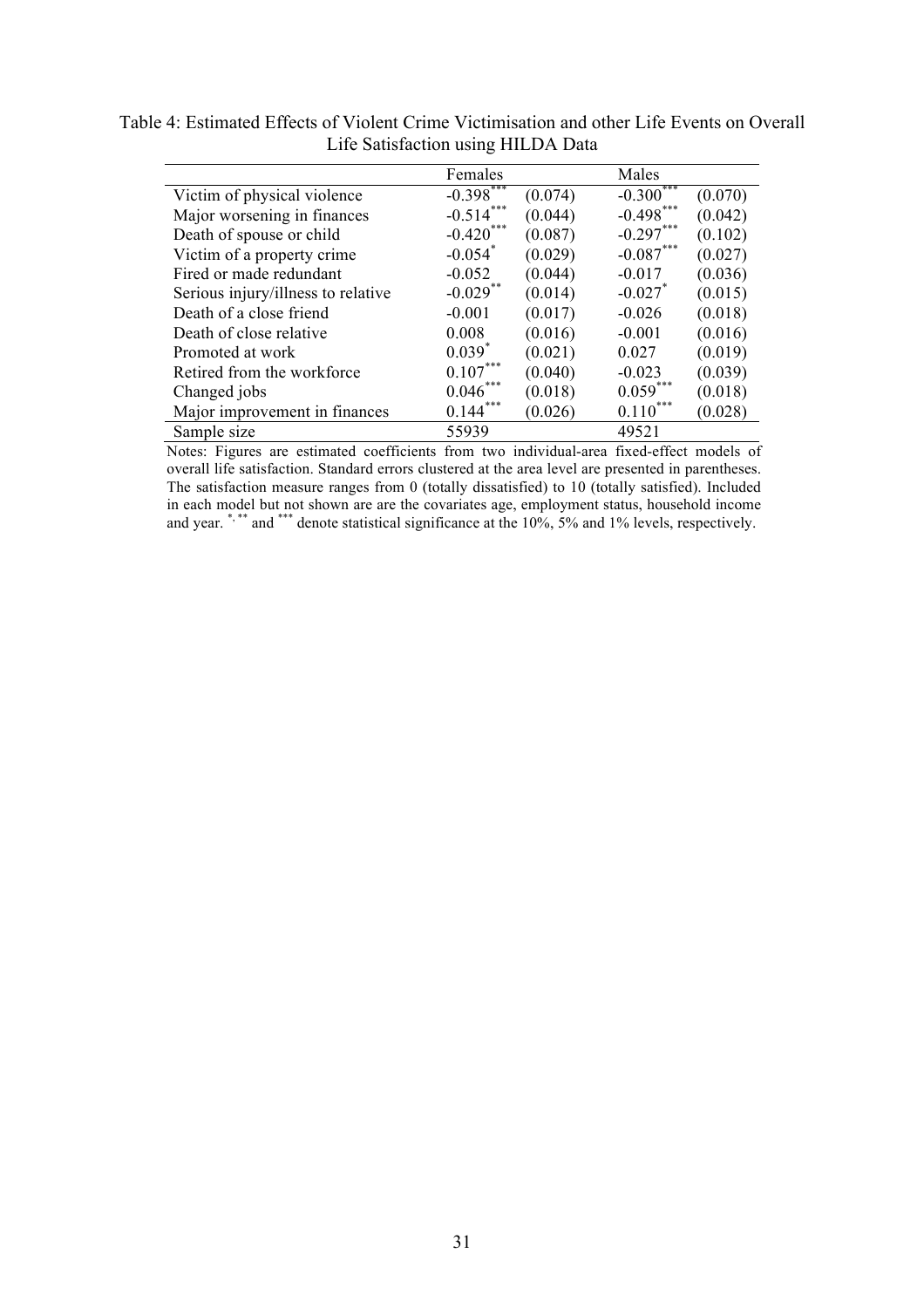|                                      | Females               |         | Males                 |         |
|--------------------------------------|-----------------------|---------|-----------------------|---------|
| Satisfaction Outcomes $(0-10)$       |                       |         |                       |         |
| Relationship with your partner       | $-0.887***$           | (0.140) | $-0.200$              | (0.126) |
| How safe you feel                    | $-0.594***$           | (0.094) | $-0.289$ ***          | (0.086) |
| The home in which you live           | $-0.311$ ***          | (0.091) | $-0.121$              | (0.087) |
| Feeling part of your local community | $-0.205$ **           | (0.085) | $-0.141$ <sup>*</sup> | (0.085) |
| Your health                          | $-0.191$ **           | (0.075) | $-0.198***$           | (0.069) |
| The neighbourhood in which you live  | $-0.172$ <sup>*</sup> | (0.088) | $-0.172$ **           | (0.086) |
| The amount of free time you have     | $-0.023$              | (0.100) | $-0.098$              | (0.096) |
| Your financial situation             | $-0.018$              | (0.085) | $-0.165$ <sup>*</sup> | (0.087) |
| Family Outcomes (0/1)                |                       |         |                       |         |
| Separated from spouse/partner        | $0.191***$            | (0.018) | $0.030^{**}$          | (0.014) |
| Close family member detained in jail | $0.055***$            | (0.012) | 0.014                 | (0.008) |

Table 5: Estimated Effects of Violent Crime Victimisation on Satisfaction Domains and Family Outcomes using HILDA Data

Notes: Each cell presents the estimated coefficient on the violent crime indicator from a separate individual-area fixed-effect model. Standard errors clustered at the area level are presented in parentheses. The satisfaction measures range from 0 (totally dissatisfied) to 10 (totally satisfied), and the family outcome measures are binary indicators of an event in the past year. Included in each model but not shown are all the covariates from the models in Table 4. The sample sizes for the satisfaction outcomes aside from relationship satisfaction are shown in Table 4. The sample sizes for relationship satisfaction equal 42745 and 40194. This question was only answered by respondents in relationships. The sample sizes for the two family outcome measures equal 55824 and 49434. \*,\*\*\* and \*\*\* denote statistical significance at the 10%, 5% and 1% levels, respectively.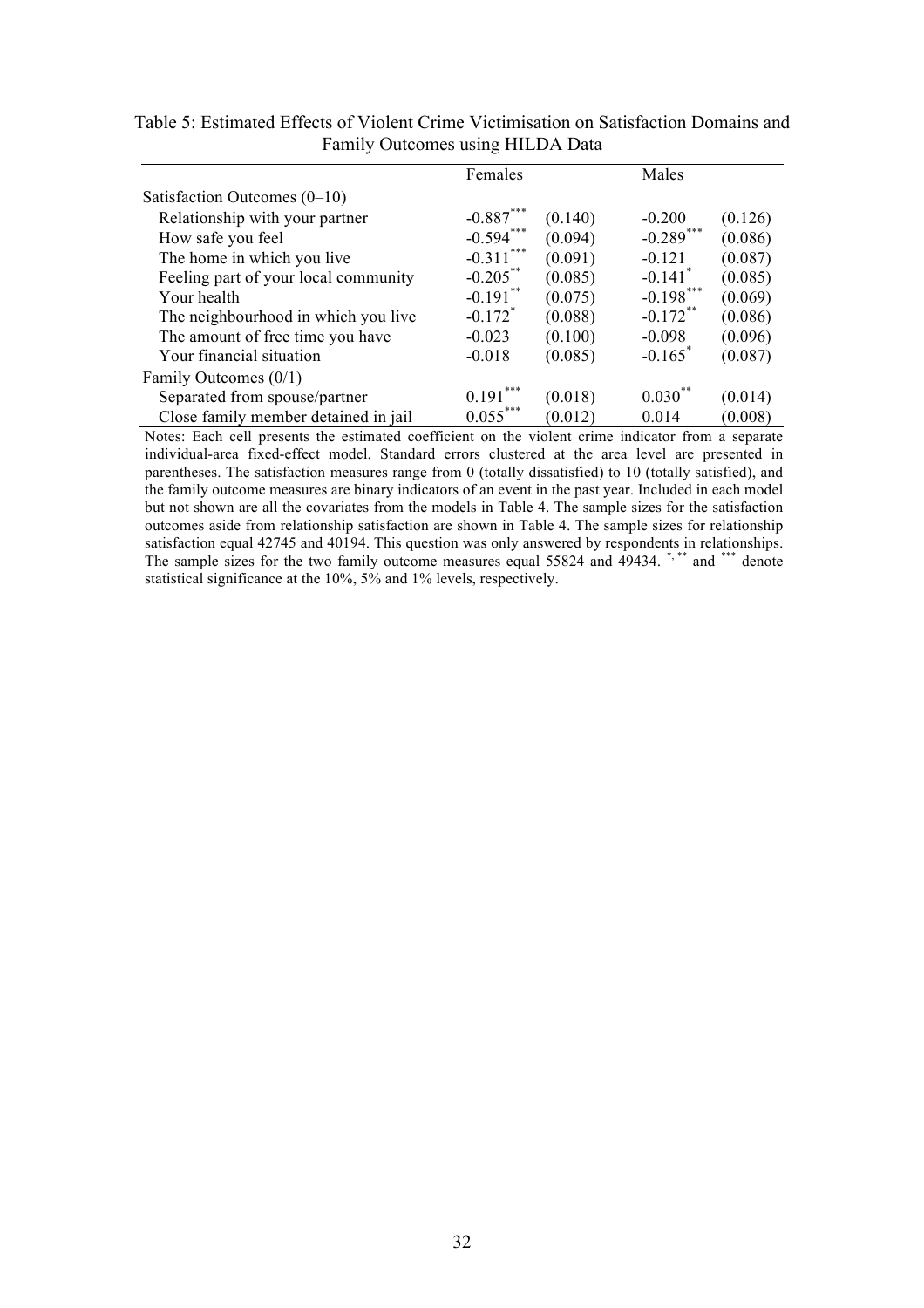|                             | Females               |         | Males                 |         |
|-----------------------------|-----------------------|---------|-----------------------|---------|
| Victim of physical violence |                       |         |                       |         |
| Occurred 0-1 years ago      | $-0.448***$           | (0.101) | $-0.380$ ***          | (0.115) |
| Occurred 1-2 years ago      | $-0.109$              | (0.098) | $-0.005$              | (0.094) |
| Occurred 2-3 years ago      | $-0.044$              | (0.089) | $-0.119$              | (0.097) |
| Occurred $3+$ years ago     | $-0.046$              | (0.083) | 0.026                 | (0.084) |
| Major worsening in finances |                       |         |                       |         |
| Occurred 0-1 years ago      | $-0.510***$           | (0.058) | $-0.508***$           | (0.054) |
| Occurred 1-2 years ago      | $-0.152***$           | (0.054) | $-0.263***$           | (0.052) |
| Occurred 2-3 years ago      | $-0.130**$            | (0.055) | $-0.098$ <sup>*</sup> | (0.055) |
| Occurred $3+$ years ago     | $-0.102$ <sup>*</sup> | (0.054) | $-0.001$              | (0.050) |
| Death of spouse or child    |                       |         |                       |         |
| Occurred 0-1 years ago      | $-0.482$ ***          | (0.116) | ***<br>$-0.411$       | (0.158) |
| Occurred 1-2 years ago      | $-0.145$              | (0.099) | $-0.209$ <sup>*</sup> | (0.123) |
| Occurred 2-3 years ago      | $-0.158$ <sup>*</sup> | (0.094) | $-0.100$              | (0.124) |
| Occurred $3+$ years ago     | 0.033                 | (0.091) | $-0.159$              | (0.112) |
| Sample size                 | 33951                 |         | 29477                 |         |

Table 6: Estimated Effects of Lagged Violent Crime Victimisation on Overall Life Satisfaction using HILDA Data

Notes: Figures are estimated coefficients from two individual-area fixed-effect models of overall life satisfaction. Standard errors clustered at the area level are presented in parentheses. The satisfaction measure ranges from 0 (totally dissatisfied) to 10 (totally satisfied). Included in each model but not shown are all the covariates from the models in Table 4. \*, \*\* and \*\*\* denote statistical significance at the 10%, 5% and 1% levels, respectively.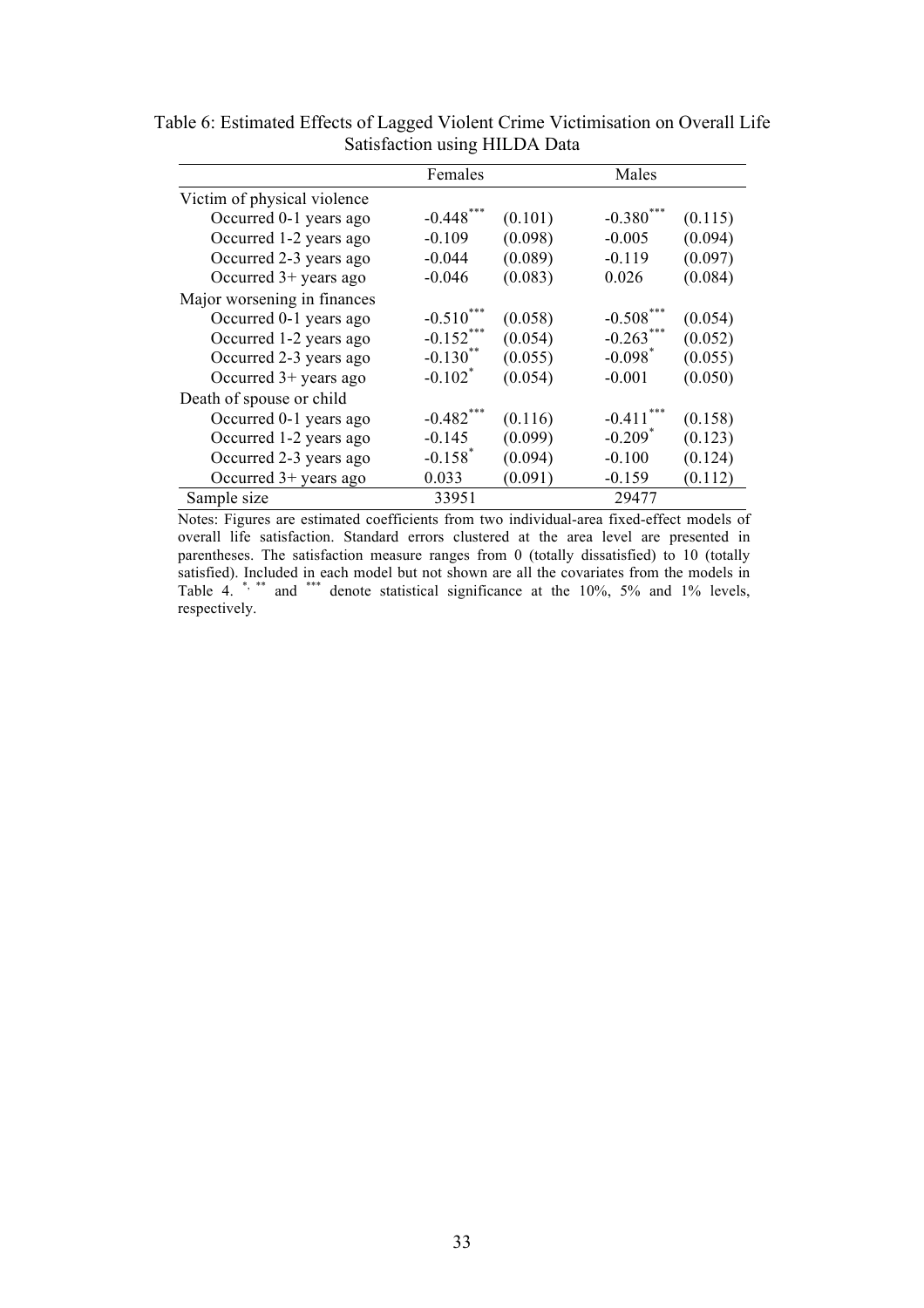|                                     | Females               |         | Males       |         |
|-------------------------------------|-----------------------|---------|-------------|---------|
| <i>Overall</i>                      |                       |         |             |         |
| Personally a victim                 | $-0.401***$           | (0.073) | $-0.296***$ | (0.069) |
| Household member a victim           | $-0.121$ <sup>*</sup> | (0.073) | $-0.016$    | (0.071) |
| How safe you feel                   |                       |         |             |         |
| Personally a victim                 | $-0.599***$           | (0.093) | $-0.289***$ | (0.086) |
| Household member a victim           | $-0.192$ **           | (0.094) | $-0.101$    | (0.081) |
| The home in which you live          |                       |         |             |         |
| Personally a victim                 | $-0.308***$           | (0.091) | $-0.121$    | (0.086) |
| Household member a victim           | $-0.109$              | (0.092) | $-0.069$    | (0.086) |
| The neighbourhood in which you live |                       |         |             |         |
| Personally a victim                 | $-0.176$ **           | (0.087) | $-0.184$ ** | (0.085) |
| Household member a victim           | $-0.108$              | (0.089) | $-0.238***$ | (0.091) |
| Sample size                         | 55939                 |         | 49521       |         |

Table 7: Estimated Effects of Crime Victimisation on Wellbeing from a Personal and a Household Perspective using HILDA Data

Notes: Each column presents estimated coefficients from four individual-area fixed-effect models of satisfaction. Standard errors clustered at the area level are presented in parentheses. Each satisfaction measure ranges from 0 (totally dissatisfied) to 10 (totally satisfied). Included in each model but not shown are all the covariates from the models in Table 4.<sup>\*\*\*\*</sup> and \*\*\*\* denote statistical significance at the 10%, 5% and 1% levels, respectively.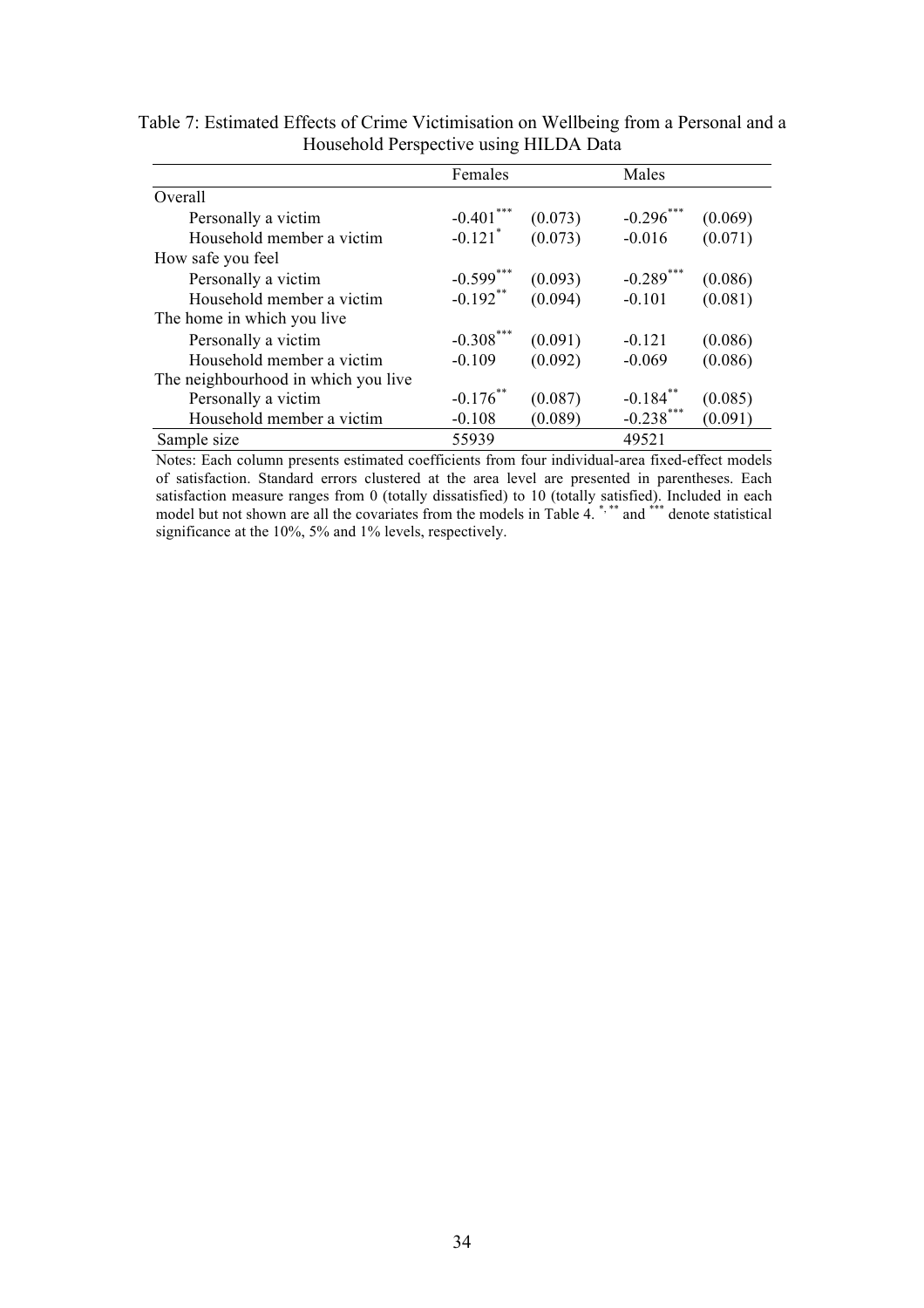|                    | Females               |         | Males                 |         |
|--------------------|-----------------------|---------|-----------------------|---------|
| Overall            |                       |         |                       |         |
| Stranger           | $-0.919***$           | (0.259) | $-0.409***$           | (0.118) |
| Partner            | $-0.651***$           | (0.160) | $-0.496**$            | (0.212) |
| Other              | $-0.206$              | (0.176) | $-0.528***$           | (0.141) |
| How safe you feel  |                       |         |                       |         |
| Stranger           | $-1.198***$           | (0.353) | $-0.696***$           | (0.126) |
| Partner            | $-0.737***$           | (0.187) | $-0.504$ <sup>*</sup> | (0.301) |
| Other              | $-0.477***$           | (0.215) | $-0.631***$           | (0.165) |
| Your health        |                       |         |                       |         |
| Stranger           | ***<br>$-0.911$       | (0.302) | $-0.213$ <sup>*</sup> | (0.118) |
| Partner            | $-0.502***$           | (0.139) | $-0.061$              | (0.188) |
| Other              | $-0.310$              | (0.198) | $-0.348***$           | (0.113) |
| Your neighbourhood |                       |         |                       |         |
| Stranger           | $-1.139$              | (0.430) | $-0.398$ <sup>*</sup> | (0.177) |
| Partner            | $-0.352$ <sup>*</sup> | (0.205) | $-0.640^*$            | (0.356) |
| Other              | $-0.236$              | (0.234) | $-0.276$              | (0.182) |
| Sample size        | 3346                  |         | 4279                  |         |

Table 8: Estimated Effects of Violent Crime Victimisation on Overall Satisfaction and Satisfaction Domains using Journeys Home Data

Notes: Each column presents estimated coefficients from four individual fixedeffects models of satisfaction. Standard errors clustered at the individual-level are presented in parentheses. Each satisfaction measure ranges from 0 (totally dissatisfied) to 10 (totally satisfied). The disaggregated physical crime indicators are binary indicators of an event in the past 6 months. Included in each model but not shown are are the covariates age, employment status, household income and year. \*,\*\*\* and \*\*\*\* denote statistical significance at the 10%, 5% and 1% levels, respectively.